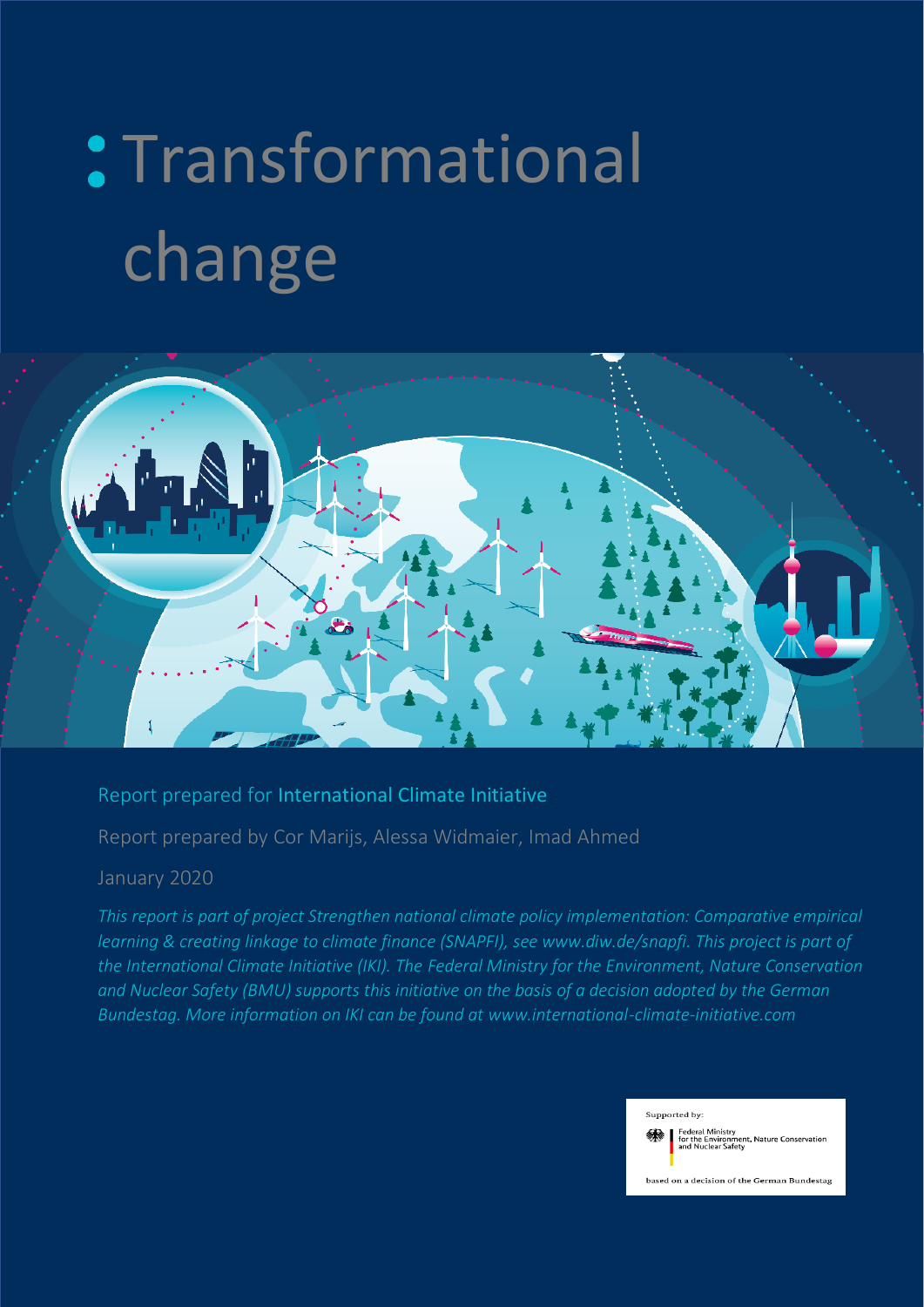# Contents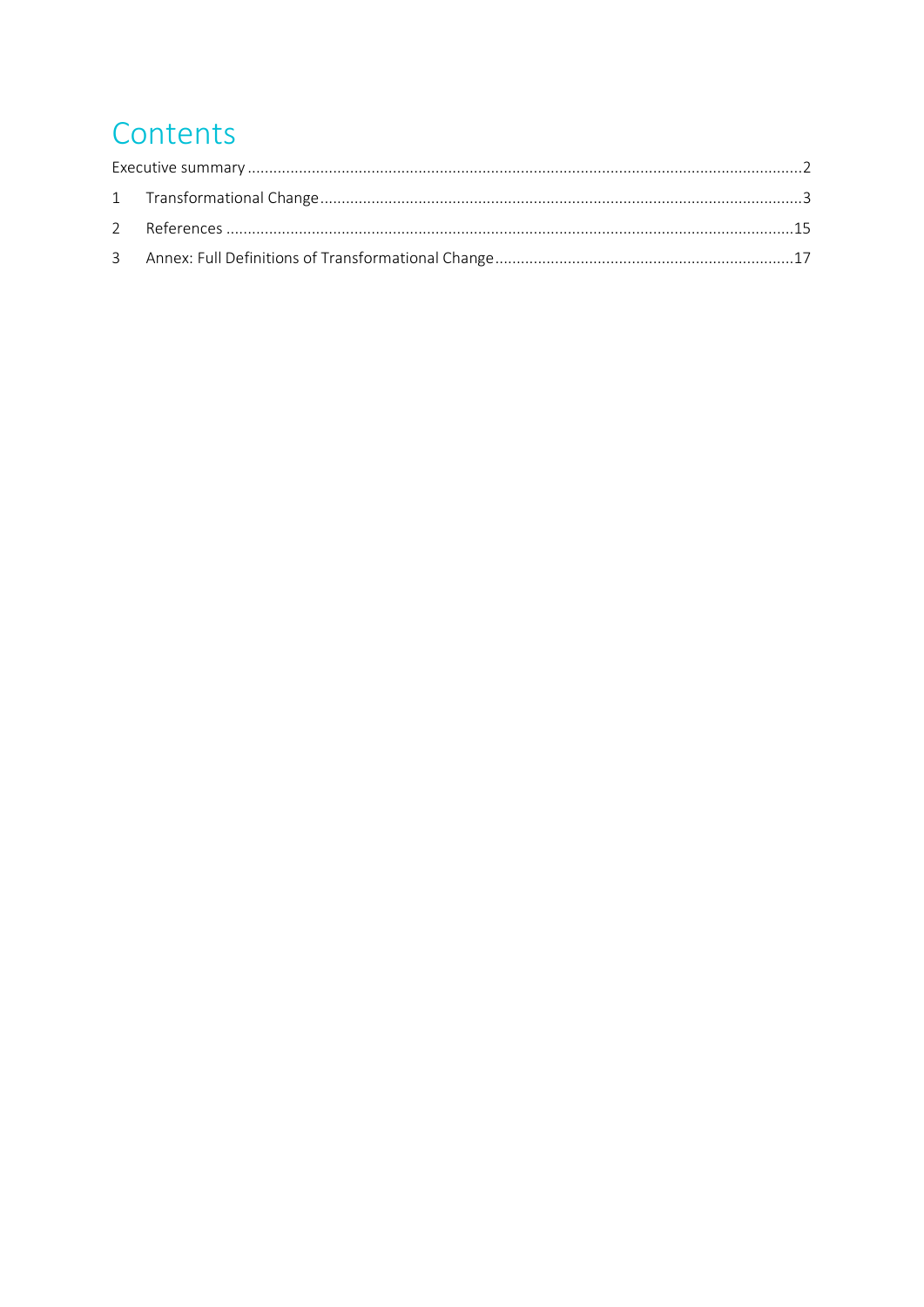# <span id="page-2-0"></span>1 Transformational Change

*Vivid briefing paper for SNAPFI*

## 1.1 Context of this briefing paper

This paper forms part of the Strengthen National Climate Policy Implementation (SNAPFI) international research project. The project aims to understand how international climate finance can support Nationally Determined Contribution implementation.

# 1.2 Purpose of this briefing paper

The purpose of this briefing paper is to discuss the concept of 'transformational change' and to outline a proposed working approach for the identification of transformative climate finance within SNAPFI. Moving towards a shared understanding of what may or may not constitute transformational change will be crucial in supporting cross-country learning and realising the potential of the SNAPFI project. Country programs will benefit from a shared understanding of transformational change both because it will help them in assessing their national and sub-national studies, and to situate their country-specific findings in the broader debate.

Due to its multifaceted nature, stakeholders disagree about whether or not the term 'transformational change' should be defined. The Green Climate Fund (2018) notes that 'the concept [of transformational change] will apply in different ways to different sectors, and differently at different times'. This has led the institution to not settle on a single definition of transformational change. Similarly, Climate Investment Funds (2019) notes the difficulty in interpreting and operationalising the term 'transformation'. Furthermore, thinking around transformational change needs to take into account that the Paris Agreement recognises the need for 'differentiated responsibilities' (United Nations, 2015, article 2.2) in the light of 'different national circumstances' (United Nations, 2015, article 4.3). However, while 'intentional vagueness' and 'constructive ambiguity' (Robinson, 2004) of the term may lead to a broader stakeholder engagement<sup>1</sup>, 'a lack of clarity on transformational change also entails the risk of the term becoming rhetorical, ungrounded and representing a means to circumvent formal mitigation targets' (Boodoo, Mersmann and Olsen, 2018).

This note seeks to bring together different elements of existing perspectives on transformational change to come to a working concept for the SNAPFI project. In finding common ground and accounting for the various contexts in which current definitions are set, we can develop a shared, clear understanding of the concept without constraining it to a single definition or setting. This would allow SNAPFI teams to apply it to all different settings that they are looking at.

In this review, we start from the World Bank's definition, but then compare and contrast it with other perspectives to arrive at a shared understanding of transformational change. The benefit of starting with the World Bank definition is that, unlike many other definitions explored in this note, it was designed to apply to a wide range of settings. Even though SNAPFI focuses on climate change, appreciating the broader contexts in which transformational change has been considered helps in developing a more encompassing approach and viewing the country programs as part of 'the bigger picture'. The analysis then presents further definitions and approaches, comparing and contrasting

<sup>&</sup>lt;sup>1</sup> This is because the ambiguity allows different stakeholders to interpret 'transformational change' in a way that is applicable to them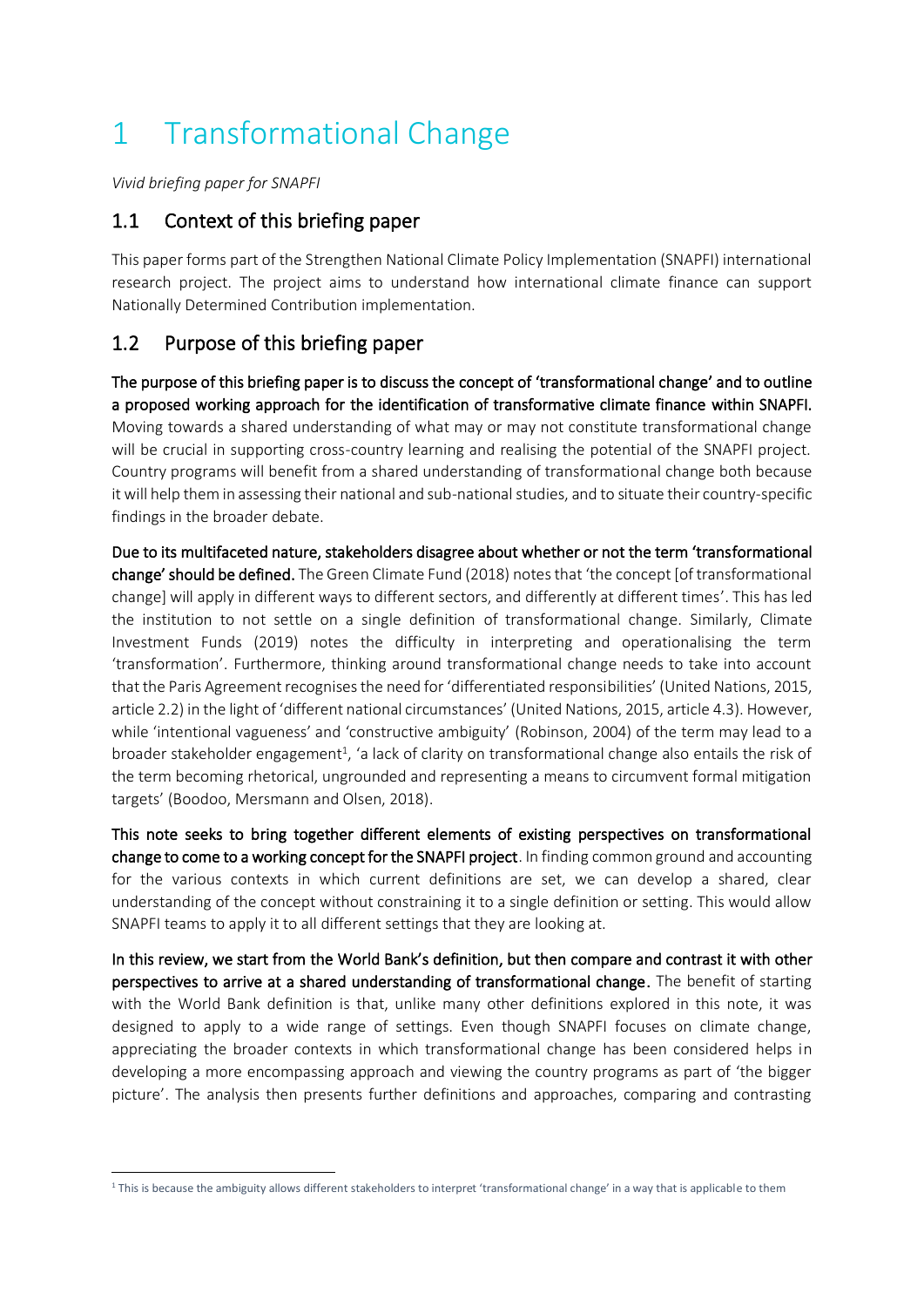these with the World Bank's definition of transformational change. Thereafter, we will collate the different views to arrive at a shared understanding.

This note has three sections: in the first section, we present the World Bank's interpretation of the concept and compare it to the descriptions of transformational change in other work. Thereafter, we discuss the concept in the context of international climate finance<sup>2</sup> specifically, examining both developing and developed country perspectives. Lastly, we present a suggested assessment framework for transformational change and demonstrate its application with two relevant case studies.

# 1.3 World Bank Definition

The World Bank provides a definition of transformational engagements (read as 'transformational interventions') as those that:

'support deep, systemic, and sustainable change with the potential for large-scale impact in an area of a major development challenge<sup>3</sup> [or societal or global concern]. Such engagements help clients<sup>4</sup> remove critical constraints [...], cause or support fundamental change in a system, have large-scale impacts at the national or global level, and are economically, financially and environmentally sustainable.' (World Bank, 2016)

The definition is spatial and timeframe agnostic, meaning that it allows for both rapid and slow changes. Closely related to the latter, the World Bank's view also does not specify if an incremental transition (as opposed to a one-off change) can be transformative. The generality of the term 'critical constraints' recognises that a range of different barriers to transformational change can be active. These constraints may include the asymmetric distribution of development and resources as is often the case in crosscountry projects.

According to the World Bank, transformational change can be disaggregated into four dimensions. The World Bank (2016) suggests that transformational change is the result of engagements that meet the following four conditions, which in conjunction are considered both necessary and sufficient:

- *Relevance*: Transformative engagements deliver a transformational goal by addressing a major developmental challenge, or societal or global concern.
- *Depth of change*: Transformational engagements address the root cause(s) of the concern and hence allow for an alternative development trajectory. This can be achieved through changes in systems, markets and/or behaviours.
- *Scale of change*: Transformational engagements must cause a large-scale impact, with the potential for further scale effects and/or influences on the wider environment. These changes must go beyond the boundaries of the intervention itself. These can come through catalytic effects5, demonstration effects6, replication of innovation or positive externalities7.

<sup>&</sup>lt;sup>2</sup> The definition of international climate finance is further discussed in section 1.3 below.

<sup>&</sup>lt;sup>3</sup> The World Bank adds this broadening of the definition to 'societal or global concern' in parentheses to 'development' in Table 1.1 Dimensions and Characteristics (World Bank, 2016, table 1.1)

<sup>4</sup> The term 'clients' denotes the World Bank's clients.

<sup>&</sup>lt;sup>5</sup> Catalytic effects occur when interventions increase the speed at which change happens

<sup>&</sup>lt;sup>6</sup> Demonstration effects occur when other parties observe and copy (part of) the intervention

<sup>7</sup> Positive externalities are benefits experienced by third parties (i.e. parties that are not directly involved in the intervention)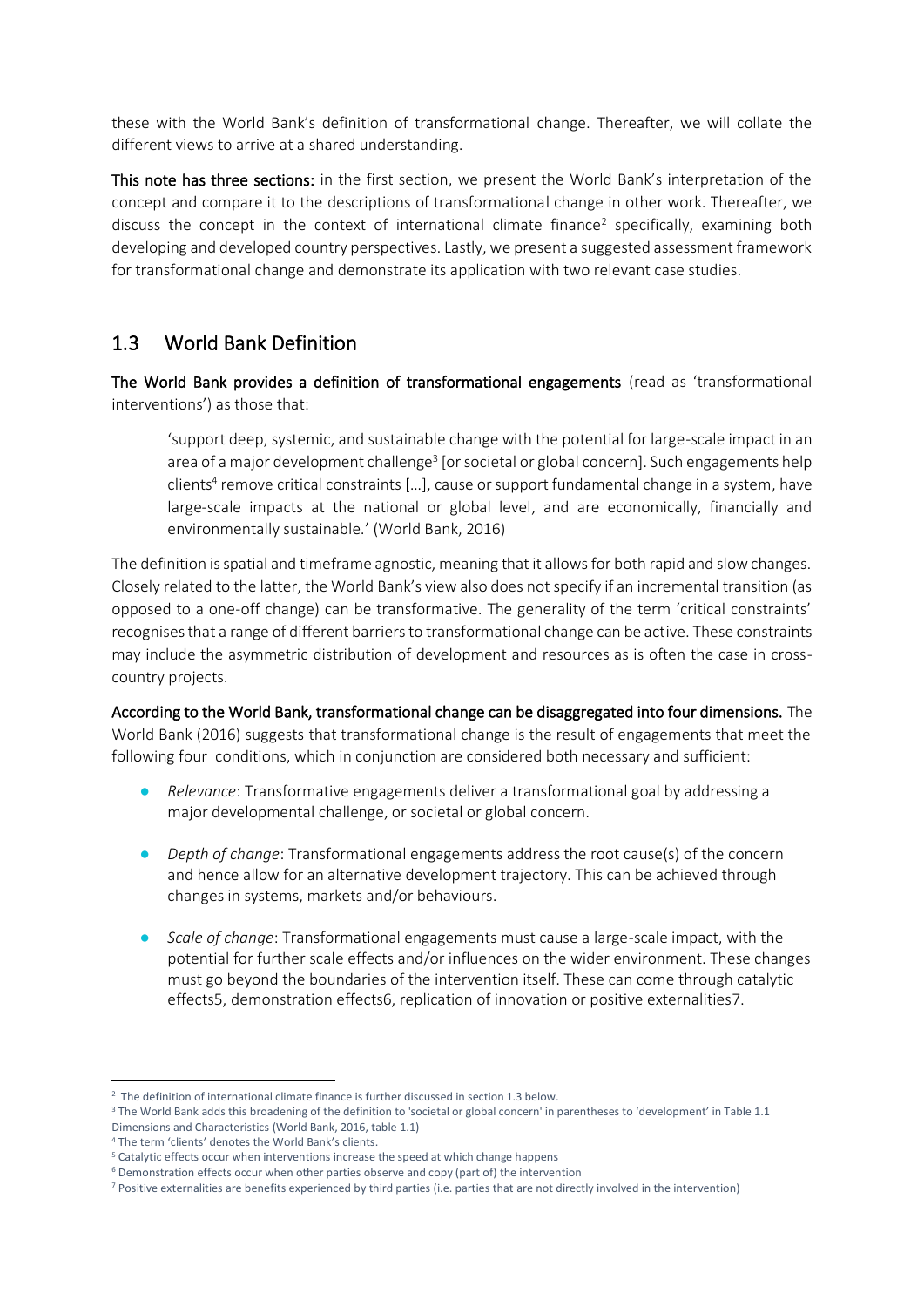Sustainability: Transformational engagements bring permanent, robust and resilient change that can be sustained with the financial means available, without harming the prospects of long-term economic growth and in a way that does not harm the environment.

## 1.4 Comparative Analysis

Table 1 compares the definitions that different organisations and academics use for transformational change using the four dimensions suggested by the World Bank. As discussed below, most fields contain quotes supporting the importance of the respective dimension (full citations can be found in Annex 3). Fields marked as 'implied' indicate that the organisation does not explicitly mention the relevant dimension in their definition of transformational change, but its importance can be inferred from the context. Fields marked as 'disagreement' indicate that the organisation's definition of transformational change contradicts the World Bank's description of the relevant dimension. Our review did not find institutions using definitions with elements beyond the World Bank's four dimensions.

● *Relevance*

With regards to the relevance dimension, most organisations agree that transformational change can only occur when addressing a global, societal or developmental concern. The World Bank adopts a highlevel approach, considering a wide range of transformational goals including poverty reduction and women's empowerment. Environmental institutions, reflecting their focus, define transformational change specifically in relation to the climate challenge, suggesting that transformational engagements should reduce emissions and/or advance climate resilience. In the context of management theory, transformational change focuses on resolving more micro-level, organisational concerns. Yet, the addressed challenges are still organisationally holistic and hence do not constitute a disagreement in the definition of transformational change.

Some institutions believe that transformational change is not conditional on achieving a particular aim. The Initiative for Climate Action Transparency's definition, for example, defines transformational change in terms of processes – it must be a change of systems, involve multiple actors at multiple levels, be sustained over a long period of time and disrupt the status quo (Initiative for Climate Action Transparency, 2018). Similarly, the Center for Transformative Change, which is dedicated to supporting social justice, provides a definition that focuses on systems (Gass, 2010) rather than outcomes.

The consensus of existing views suggests that transformational change can occur as the reaction to a global, societal, developmental, environmental or organisational concern. Balancing the merits of having a broad understanding with the need for clarity of purpose, we believe that the environmental and managerial perspectives should be explicitly added to the relevance dimension. Taking into account that the SNAPFI country programs are structured around a particular aim by design, we will take a goaldriven approach to transformational change in this piece of work.

*Depth of Change* 

Adjectives used to describe transformational change include 'deep', 'systemic', 'fundamental', 'radical' and 'structural'. The concept involves a change of systems, markets, policies and/or behaviours. ITAD (2019) refer to 'systemic change' as a dimension in their definition, but its description is largely similar to the World Bank's 'depth of change', indicating the two terms have a similar meaning. For example, Wharton and Evans (Wharton and Evans, 2018) argue that 'systems change is about addressing the root causes of social problems'.<sup>8</sup>

<sup>8</sup> Varying opinions exist about the degree to which 'systemic change' differs from 'transformational change'. On the one hand, Wharton and Evans (2018) suggest that systemic change is 'an intentional process designed to fundamentally alter the components and structures that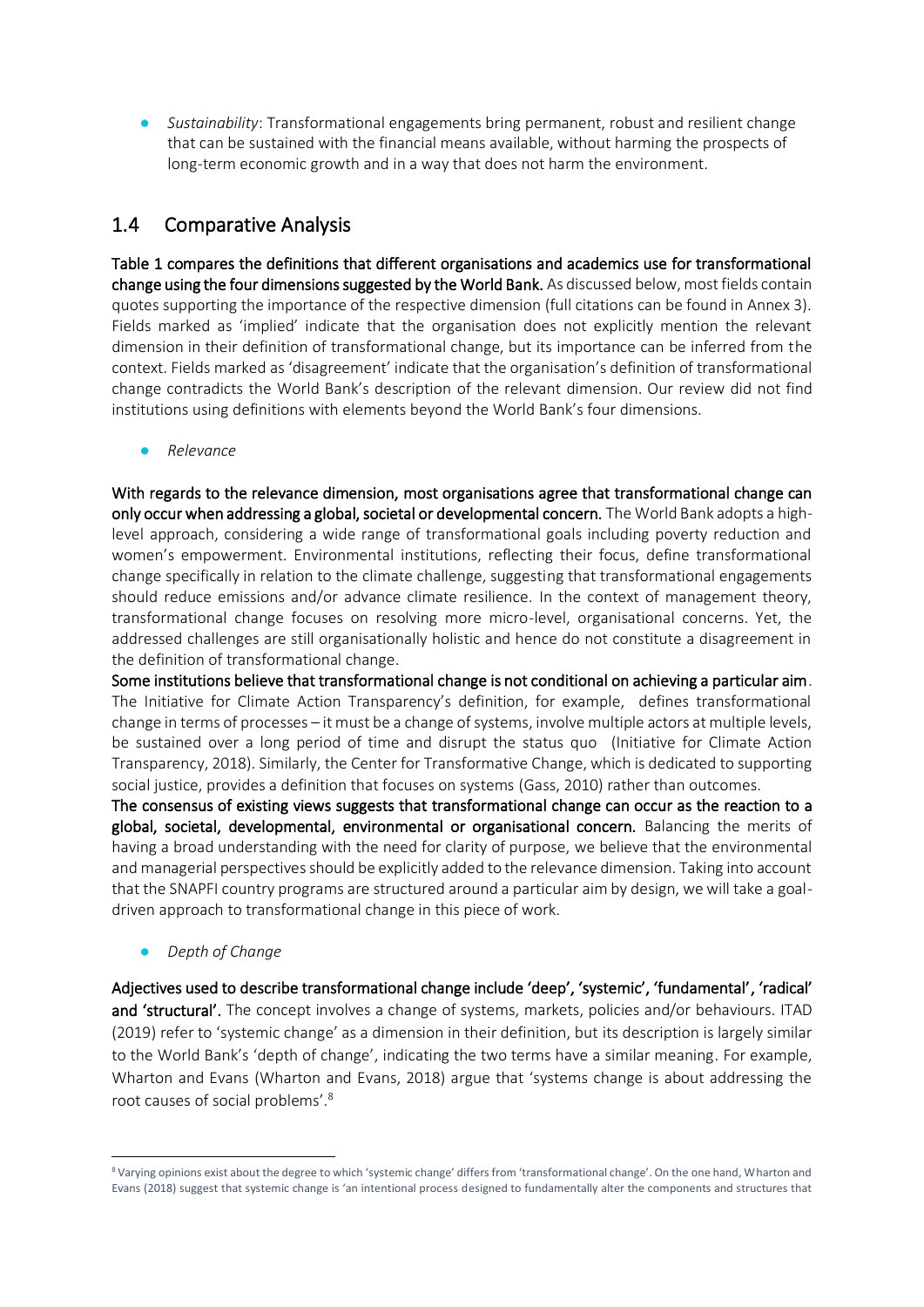Most definitions of transformational change do not preclude the possibility of incremental or slow changes. 19 out of the 21 definitions under consideration remain timeframe agnostic, allowing transformational change to occur either incrementally or as a one-off change. Van den Bergh et al (Van Den Bergh, Truffer and Kallis, 2011) argue that societal change often occurs through an incremental, evolutionary process, which is sparked by innovation<sup>9</sup> that fosters diversity in available products and processes. This diversity is then reduced through a selection mechanism and the change is finally locked in through repeated selection in society. Similarly, Pakistani academics Majid et al (Majid *et al.*, 2011) include incremental change within their definition of transformational change and Halpern and Mason (Halpern and Mason, 2015) explicitly consider the potential for 'radical incrementalism'.

Moreover, most definitions do not specify whether transformational change occurs rapidly or slowly. For example, ICAT considers instances of transformational change that occur over a long period of time (Initiative for Climate Action Transparency, 2018). While the Transformational Change Learning Partnership and the Climate Change Compass allow for an acceleration of the trajectory towards lowcarbon and climate resilient development (ITAD, 2019) and for 'faster change' (Climate Change Compass, 2018), neither of these two definitions considers acceleration or faster change a requisite.

However, two authors postulate that transformational change is limited to rapid and one-off transitions. Alsher (Alsher, 2018) argues that transformational change 'can't be done incrementally'. Niazi (2019) critiques a transformational change that is rapid, and advocates in its place a 'slow, boring, incremental change' which he implies is not transformational change.

The broad agreement in the literature suggests that transformational change can consist of changes in systems, markets, policies or behaviours and can occur at any timescale or (dis-)continuity. While ICAT utilises the term 'systemic change' synonymously with 'deep change', we believe that the general understanding of transformational change explicitly allows isolated – but impactful – changes in markets, policies or behaviours beyond changes in systems only. Moreover, the broad consensus of definitions argues that transformational change is timeframe (rapid or slow) and continuity (incremental or one-off) agnostic.

● *Scale of change* 

All institutions agree, explicitly or implicitly, that transformational change involves a large-scale impact. ICAT elaborates by necessitating multiple actors and levels to be involved. The focus on breadth of change is in line with the World Bank focus on effects and influences on the wider environment. Based on this general agreement, the 'scale of impact' dimension proposed by the World Bank can work in the context of the SNAPFI project. In order to avoid ambiguity of the term 'large-scale', we propose stakeholders to consider the involvement of multiple actors and levels a necessity.

● *Sustainability* 

The literature review suggests that, beyond the World Bank's sustainability dimension, social and political sustainability are essential for community or nationally owned transformational change to occur. There is broad consensus on the sustainability dimension, where all organisations agree that transformational change must result in long-term, sustainable and self-reinforcing impacts. The World

cause the system to behave in a certain way'. Thereby they attribute the 'depth of change' dimension to systemic change, which according to the World Bank is a subset of transformational change. On the other hand, Forum for the Future (2018) claim that systemic change is 'driven by transformational […] change'.

<sup>9</sup> Van den Bergh et al use Kemp and Pearson's (Kemp and Pearson, 2007) definition of environmental innovation as "a product, production process, service or management or business method that is novel to the organisation (developing or adopting it) and which results, throughout its life cycle, in a reduction of environmental risk, pollution and other negative impacts of resource use (including energy use) compared to relevant alternatives" (p. 7).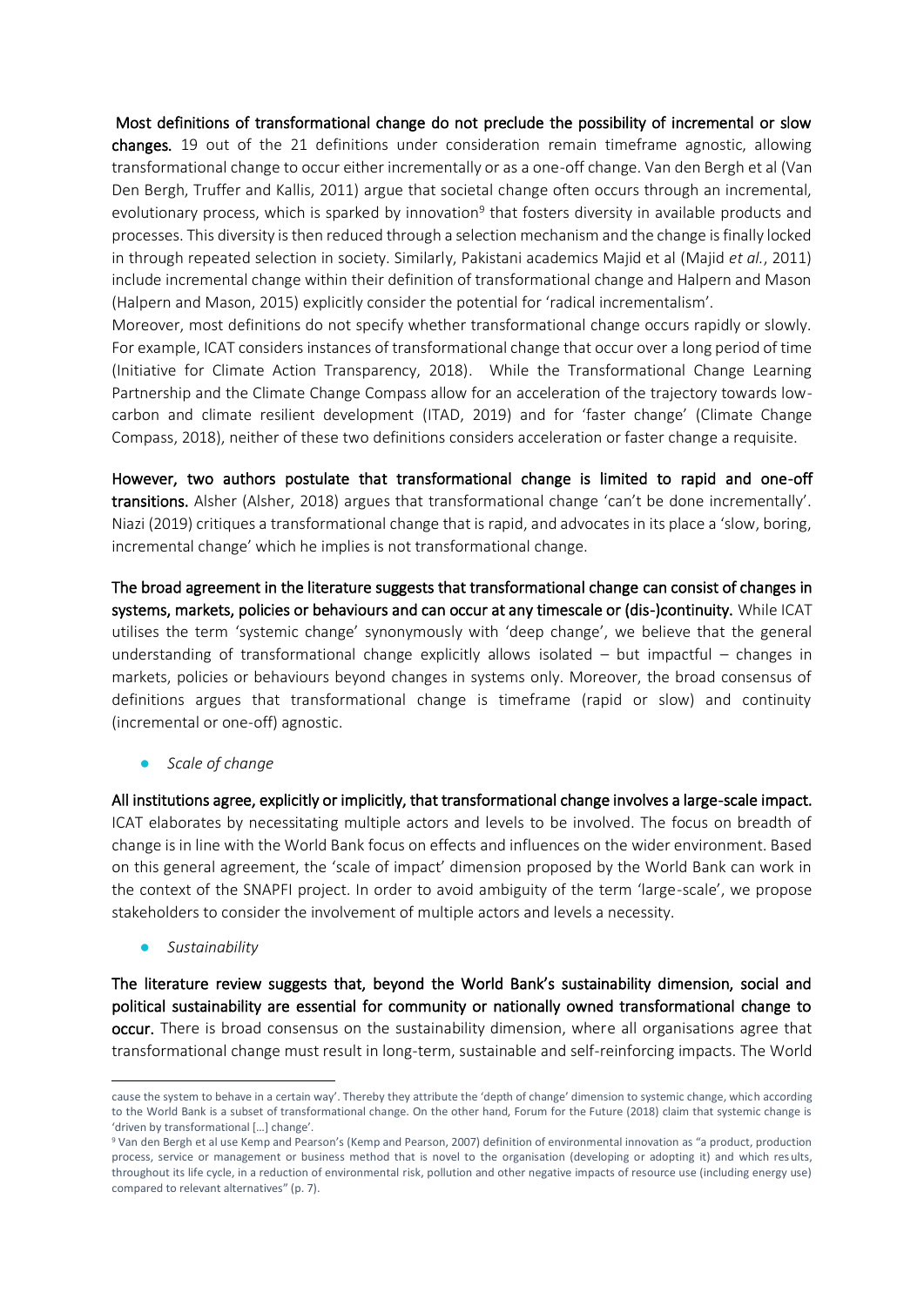Bank disaggregates sustainability into three building blocks: financial, economic and environmental. The Global Environment Facility (Global Environment Facility, 2017) extends this definition further by adding social and political sustainability in the list of attributes of transformational change. In the setting of a university, Gioia and Thomas argue that when changes are interpreted as political – that is, geared towards factional interests and preferences – rather than strategic, and involve constituents rather than stakeholders, they involve fundamental changes in identity, which makes them much more difficult to achieve (Gioia and Thomas, 1996; Kezar, 2013). This points to a further change required at the individual level. The Center for Transformative Change asserts that social transformational change 'derives its power' by change at the individual level in terms of thinking, feeling and behaviour (Gass, 2010), while management author Anderson asserts that transformational change begins with 'a profound shift in worldview and awareness' (Anderson, 2015). Without this change at the individual level, argues Niazi (2019) in a Pakistani newspaper, 'strongman rulers' attempting to enforce transformational change in Pakistan so as to achieve development goals have not been successful. This approach suggests both that transformational change needs to stem from a change of thinking at the individual level and cannot subvert structures that are essential for good governance. Furthermore, where transformational engagements adversely affect communities, they must be executed in such a manner that the communities perceive their transition as a 'just' one so that they are not incentivised to support anti-change leaders who purport to protect their interests (Robins *et al.*, 2019).

Bringing together the different elements of sustainability proposed by various sources, transformational change should be financially, economically, environmentally, socially and politically sustainable and have long-term effects. The definitions under consideration agree that transformational engagements should have long-lasting effects and be sustainable. The most comprehensive description states the need for five different levels of sustainability (financial, economic, environmental, social and political). We propose that country programs should be evaluated against all five of these levels to ensure their comparability in the broader debate around transformational change.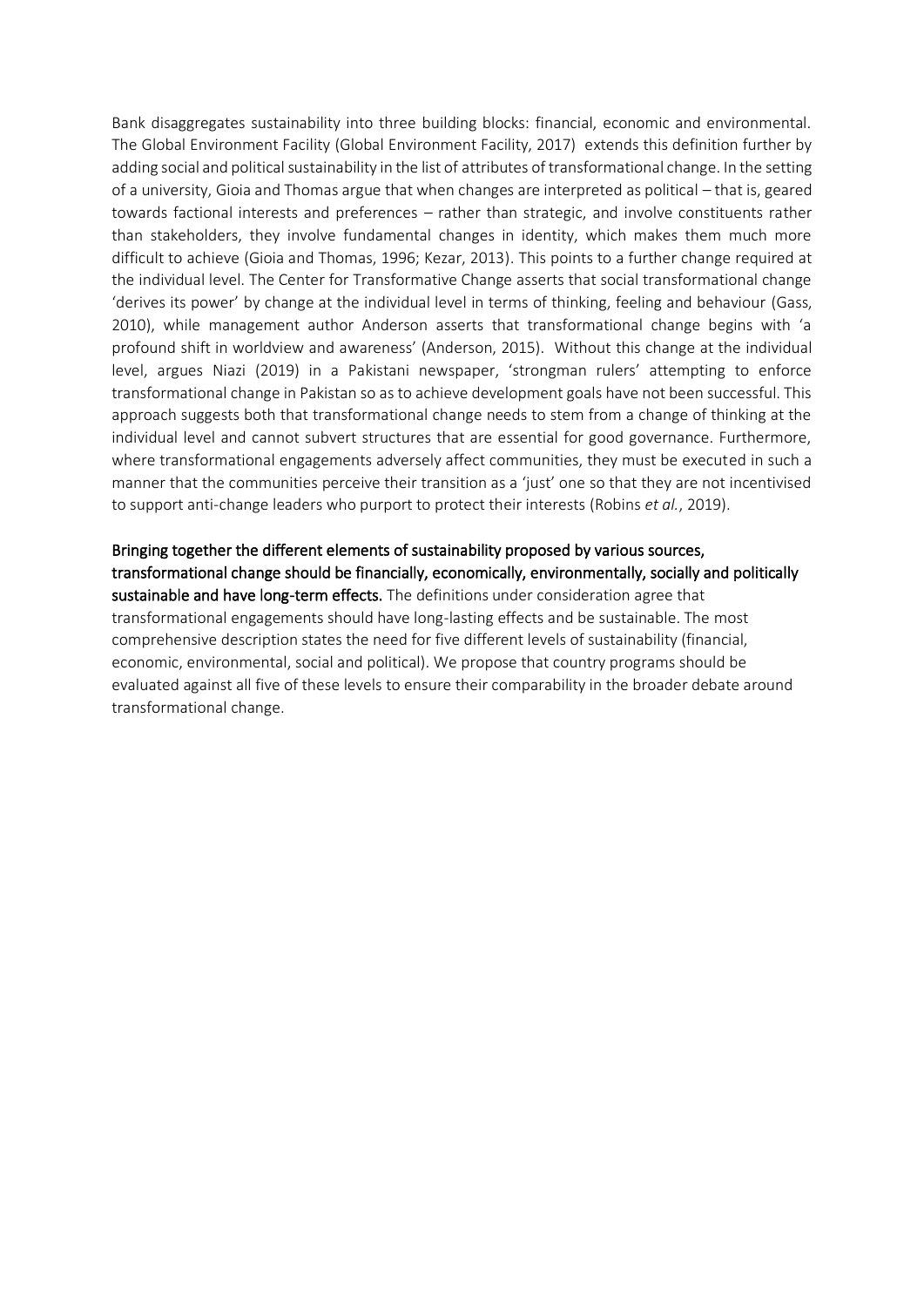# **Table 1 Definitions of Transformational Change**

| Organisation/<br>author                                                                                                                                                             | <b>Dimensions of Transformational Change</b>                                                                                                                                                               |                                                                                                                                                                                                                     |                                                                                                                                                                    |                                                                         |  |
|-------------------------------------------------------------------------------------------------------------------------------------------------------------------------------------|------------------------------------------------------------------------------------------------------------------------------------------------------------------------------------------------------------|---------------------------------------------------------------------------------------------------------------------------------------------------------------------------------------------------------------------|--------------------------------------------------------------------------------------------------------------------------------------------------------------------|-------------------------------------------------------------------------|--|
|                                                                                                                                                                                     | <b>Relevance</b>                                                                                                                                                                                           | <b>Depth of Change</b>                                                                                                                                                                                              | <b>Scale of Change</b>                                                                                                                                             | <b>Sustainability</b>                                                   |  |
| <b>Development definitions</b>                                                                                                                                                      |                                                                                                                                                                                                            |                                                                                                                                                                                                                     |                                                                                                                                                                    |                                                                         |  |
| World Bank (2016)                                                                                                                                                                   | 'major<br>development<br>challenge';                                                                                                                                                                       | 'deep, systemic and []<br>'large-scale impact'<br>fundamental change'                                                                                                                                               |                                                                                                                                                                    | 'economically,<br>financially<br>and<br>environmentally<br>sustainable' |  |
| Feinstein (2019)                                                                                                                                                                    | more SDGs'<br>or<br>The depth is implicit in<br>Achieving one or more<br>of the SDGs<br>the SDGs being met<br>the SDGs'                                                                                    |                                                                                                                                                                                                                     | 'significant advance in<br>the achievement of one<br>or<br>'significant change in<br>the direction in which<br>society is organized for<br>a better achievement of | The SDGs are meant to<br>promote<br>sustainable<br>development          |  |
| Fridahl and Johansson<br>(2017)                                                                                                                                                     | 'shifting from an old to<br>development<br>a new<br>path'                                                                                                                                                  | 'radical change'                                                                                                                                                                                                    | 'large-scale [] change'                                                                                                                                            | <b>Unclear</b>                                                          |  |
| 'with<br>'in a significant area of<br>'deep,<br>Uitto et al (Uitto et al.,<br>systemic<br>[]<br>2019)<br>concern'<br>changes'<br>impacts'                                           |                                                                                                                                                                                                            | large-scale                                                                                                                                                                                                         | 'sustainable changes'                                                                                                                                              |                                                                         |  |
| <b>Environmental definitions</b>                                                                                                                                                    |                                                                                                                                                                                                            |                                                                                                                                                                                                                     |                                                                                                                                                                    |                                                                         |  |
| Angelsen et al. (2012) -<br>in the context of REDD+                                                                                                                                 | 'low-carbon,<br>climate-<br>resilient development';<br>'away from business as<br>usual policy approaches<br>that<br>directly<br>or<br>indirectly<br>support<br>deforestation<br>and<br>forest degradation' | ʻa<br>fundamental<br>change';<br>'leads<br>policy<br>formulation<br>and<br>implementation';<br>Angelsen et al argue<br>that transformational<br>change<br>be<br>can<br>an<br>indirect result of an<br>intervention. | <b>Implied</b>                                                                                                                                                     | <b>Implied</b>                                                          |  |
| 'change which catalyses<br>further<br>changes';<br>Climate<br>Change<br>'either a shift from one<br><b>Implied</b><br>Compass<br>state to another [] or<br>(2018)<br>faster change' |                                                                                                                                                                                                            | <b>'Interventions</b><br>have<br>sufficient<br>reach<br>to<br>achieve<br>progressive<br>institutional or policy<br>reform, or drive down<br>the costs of technology<br>deployment'                                  | 'activities are likely to<br>be sustained once ICF<br>support ends'                                                                                                |                                                                         |  |
| Global<br>Environment<br><b>Facility (2017)</b>                                                                                                                                     | 'in an area of global<br>environmental<br>concern';<br>'strengthens<br>the<br>of<br>resilience<br>ecosystems,<br>social<br>systems and responses<br>to climate change'                                     | 'deep,<br>systemic<br>$\left[ \ldots \right]$<br>change'                                                                                                                                                            | 'large-scale impact'                                                                                                                                               | 'sustainable change'                                                    |  |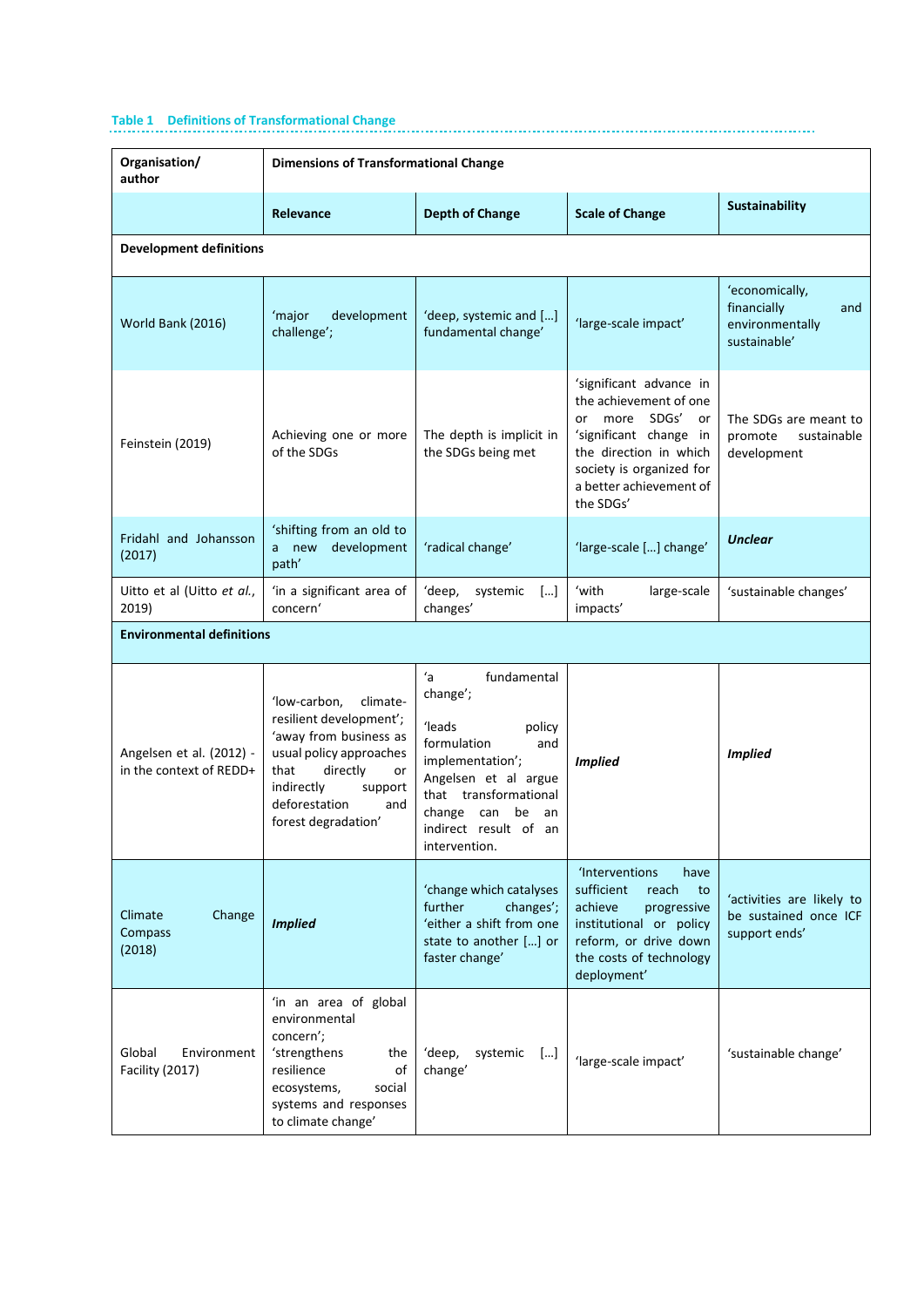| <b>ICAT (2018)</b>                                                                                             | No purpose stated                                                                                                                                                                                                                                                               | fundamental<br>'deep,<br>change that disrupts<br>the status quo';<br>'change of systems'                       | 'not<br>just<br>singular<br>developments';<br>'involves<br>multiple<br>multiple<br>actors<br>at<br>levels'             | 'sustained [] over a<br>long period of time'                                                                                                                                                     |  |  |
|----------------------------------------------------------------------------------------------------------------|---------------------------------------------------------------------------------------------------------------------------------------------------------------------------------------------------------------------------------------------------------------------------------|----------------------------------------------------------------------------------------------------------------|------------------------------------------------------------------------------------------------------------------------|--------------------------------------------------------------------------------------------------------------------------------------------------------------------------------------------------|--|--|
| Mersmann<br>and<br><b>Wehnert (2014)</b>                                                                       | 'it will unlock new<br>development paths'                                                                                                                                                                                                                                       | 'a structural change'                                                                                          | 'alters the interplay of<br>institutional,<br>cultural,<br>technological,<br>economic<br>and<br>ecological dimensions; | <b>Unclear</b>                                                                                                                                                                                   |  |  |
| NAMA Facility (2019)                                                                                           | 'enables actors to shift<br>zero-carbon<br>to<br>pathways'                                                                                                                                                                                                                      | 'catalytic<br>change<br>in<br>systems and behaviours<br>resulting<br>from<br>disruptive<br>climate<br>actions' | <b>Implied</b>                                                                                                         | 'mechanisms<br>that<br>self-<br>trigger<br>a<br>reinforcing<br>dynamic<br>and prevent reversion'                                                                                                 |  |  |
| Transformational<br>Change<br>Learning<br>Partnership<br>(Climate<br>Investment<br>Funds,<br>2019; ITAD, 2019) | ʻshift<br>and/or<br>[acceleration of] the<br>trajectory toward low-<br>carbon and climate-<br>resilient development'                                                                                                                                                            | 'strategic changes in<br>targeted markets and<br>other systems'                                                | 'large-scale<br>$[]$<br>impacts'                                                                                       | 'sustainable impacts'                                                                                                                                                                            |  |  |
| Developing nation citizen definitions                                                                          |                                                                                                                                                                                                                                                                                 |                                                                                                                |                                                                                                                        |                                                                                                                                                                                                  |  |  |
| Niazi (Niazi, 2019)                                                                                            | 'where<br>income<br>inequality isn't quite so<br>'rapid change'; implies<br>stark, the rule of law is<br>that transformational<br>'obliterating<br>the<br>applicable to all and<br>order'<br>change<br>cannot<br>be<br>justice isn't a privilege<br>incremental<br>of the rich' |                                                                                                                | old                                                                                                                    |                                                                                                                                                                                                  |  |  |
| <b>Social justice definitions</b>                                                                              |                                                                                                                                                                                                                                                                                 |                                                                                                                |                                                                                                                        |                                                                                                                                                                                                  |  |  |
| Center<br>for<br>Transformative Change<br>(Gass, 2010)                                                         | No purpose stated                                                                                                                                                                                                                                                               | 'radical breakthroughs<br>paradigms,<br>beliefs<br>in<br>and behavior'                                         | 'profound,<br>fundamental<br>and<br>irreversible'                                                                      | It is irreversible because<br>it derives its power by<br>attending 'equally to<br>hearts<br>and<br>minds,<br>human behavior, and<br>the social systems and<br>structures in which they<br>exist' |  |  |
| Friedrich-Ebert-Stiftung<br>in India (Saxer, 2017)                                                             |                                                                                                                                                                                                                                                                                 | 'disruptive reforms'                                                                                           |                                                                                                                        | 'maximum societal buy-<br>in'                                                                                                                                                                    |  |  |
| Gender transformative change definition                                                                        |                                                                                                                                                                                                                                                                                 |                                                                                                                |                                                                                                                        |                                                                                                                                                                                                  |  |  |
| CARE India (2017)                                                                                              | 'would imply changes in<br>the lives of individuals,<br>family relationships and<br>community, leading to<br>transformation in social<br>which<br>norms<br>are<br>repressive<br>or<br>discriminatory'                                                                           | 'alter<br>structures<br>$\lfloor  \rfloor$<br>transformation in social<br>norms $[]'$                          | 'engages<br>all<br>stakeholders and key<br>influencers'                                                                | The change is lasting<br>since it 'leads to a<br>transformation in social<br>norms'                                                                                                              |  |  |
| <b>Corporate Social Responsibility</b>                                                                         |                                                                                                                                                                                                                                                                                 |                                                                                                                |                                                                                                                        |                                                                                                                                                                                                  |  |  |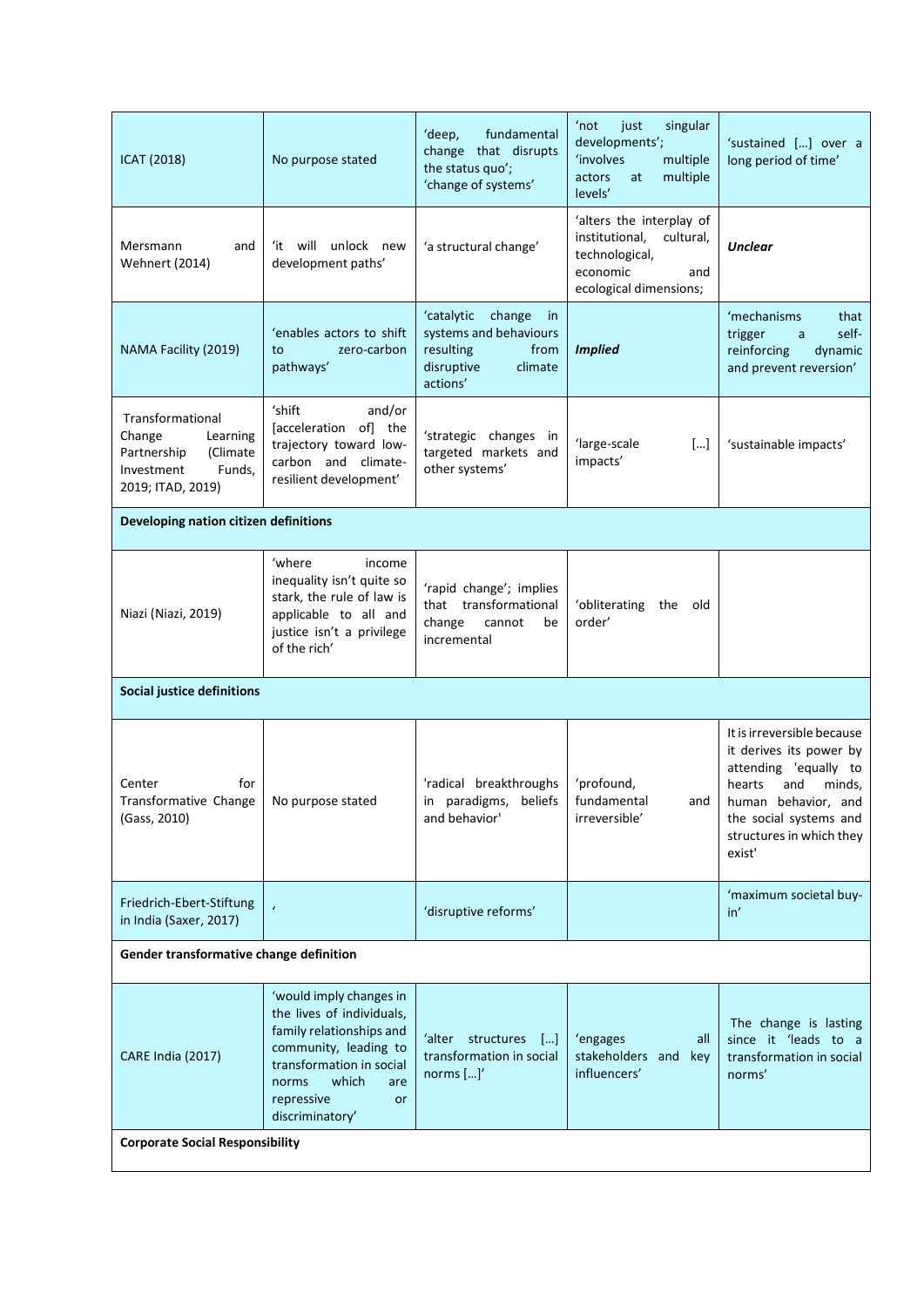| Unilever<br>Pakistan<br>(2016)                                                                                                                            | Helping 'more than 1<br>people<br>billion<br>take<br>improve their<br>action<br>health and well-being<br>by 2020' | 'systemic and scalable<br>change'                                                                                                              | Impacting 1 billion lives                                                                                       | By helping people help<br>themselves, the change<br>is sustainable                                                                                |
|-----------------------------------------------------------------------------------------------------------------------------------------------------------|-------------------------------------------------------------------------------------------------------------------|------------------------------------------------------------------------------------------------------------------------------------------------|-----------------------------------------------------------------------------------------------------------------|---------------------------------------------------------------------------------------------------------------------------------------------------|
| Organisational management definitions                                                                                                                     |                                                                                                                   |                                                                                                                                                |                                                                                                                 |                                                                                                                                                   |
| Alsher (Alsher, 2018) -<br>context of<br>the<br>in.<br>management theory                                                                                  | No purpose stated                                                                                                 | 'frame-breaking change<br>that completely alters<br>your current operating<br>structure';<br>Disagreement:<br>'can't<br>be done incrementally' | 'These<br>changes<br>will<br>have to be massive<br>change to processes,<br>people, and typically<br>technology' | <b>Unclear</b>                                                                                                                                    |
| Anderson<br>(Anderson,<br>2015)                                                                                                                           | Driven by an imperative<br>that 'the status quo<br>fundamentally<br>must<br>change'                               | 'strategy,<br>structure.<br>systems,<br>operations,<br>products, services, or<br>technology to change<br>radically'                            | Goes beyond improving<br>what is (developmental<br>change) or replacing<br>what is<br>(transitional<br>change)  | 'culture and people's<br>behaviors and mindsets<br>to shift fundamentally<br>in order to implement<br>the changes [] and<br>sustain the benefits' |
| Majid,<br>Khan,<br>Yasir,<br>Tabbassum (Majid et<br>al., 2011)                                                                                            | radically<br>'new<br>and<br>different<br>forms<br>of<br>organization's mission,<br>culture and leadership'        | 'It includes both radical<br>and<br>incremental<br>changes'                                                                                    | At the scale of the<br>organisation                                                                             |                                                                                                                                                   |
| 'change<br>in<br>WebFinanceInc.<br>(WebFinance<br>Inc<br>No purpose stated<br>processes<br>$2020$ ) – in the context<br>of management theory<br>the past' |                                                                                                                   | the<br>underlying strategy and<br>that<br>the<br>organisation has used in                                                                      | 'organisation-wide'                                                                                             | <b>Unclear</b>                                                                                                                                    |
| <b>Yolles (2004)</b>                                                                                                                                      | 'high stakes'                                                                                                     |                                                                                                                                                | 'a paradigm shift'                                                                                              |                                                                                                                                                   |

Source: DIW & Vivid Economics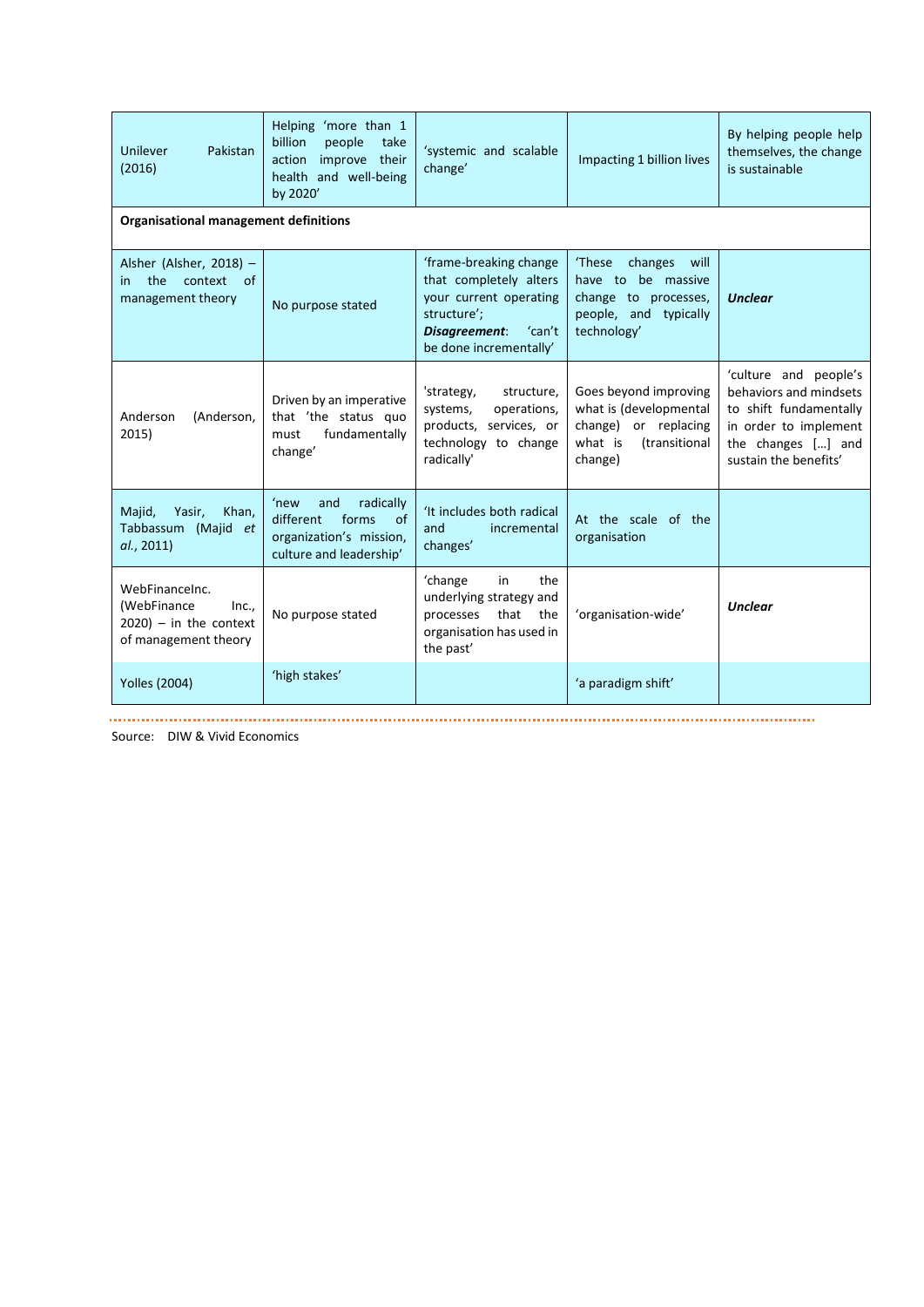In conclusion, our comparative analysis suggests that most sources have similar views on transformational change as the World Bank. The broad consensus endorses the World Bank's four dimensions as the pillars of transformational change. Relevance, depth of change, scale of change and sustainability are regarded to be the fundamental elements for any transformative engagement.

There exist some divergences that could broaden our view with further interesting elements. Some definitions are context-specific and go beyond the World Bank's definition. We believe that these addendums should be taken into account when assessing projects against their potential for transformational change.

#### Bringing together the broad agreements in literature with the context-specific elements of different perspectives, we get a shared understanding of the four dimensions of transformational change:

- *Relevance*: Transformational engagements should address a major global, societal, developmental, environmental or organisational concern
- **•** *Depth of change*: Transformational change refers to a fundamental change in systems, markets, policies, norms, beliefs and/or behaviours. It may occur rapidly or slowly, and incrementally or through a one-off change
- *Scale of change*: Transformational engagements should lead to large-scale impacts and involve multiple stakeholders at different levels
- *Sustainability*: Transformational change should have long-term effects and be financially, economically, environmentally, politically and socially sustainable

## 1.5 Relevance to International Climate Finance

International climate finance is the flow of funds from developed countries to developing countries to support mitigation and adaptation climate actions. The United Nations Framework Convention on Climate Change defines it as 'finance that aims at reducing emissions and enhancing sinks of greenhouse gases and aims at reducing vulnerability of, and maintaining and increasing the resilience of, human and ecological systems to negative climate change impacts'. International climate finance seeks to support developing countries meet the full and incremental cost of climate change. The sources of international climate finance are not limited to multilateral public finance but include bilateral public finance and, in some definitions, (aspects of) private finance. The flows of climate finance from developed to developing countries is also a formal recognition of historical responsibility and an attempt to seek a fairer share of the economic cost of climate change impacts.

This section examines how international climate finance relates to the four dimensions of transformational change to support cross-country learning within and beyond the SNAPFI project. We consider the different elements that link international climate finance to the shared understanding of the four dimensions that was discussed above. Our aim is to position climate finance projects within the broader debate around transformational change.

● *Relevance*

The transformational goal of international climate finance is to reduce greenhouse gas emissions and increase the climate resilience of developing countries. International climate finance supports countries to manage risk, build resilience to the impacts of climate change, take up low-carbon development at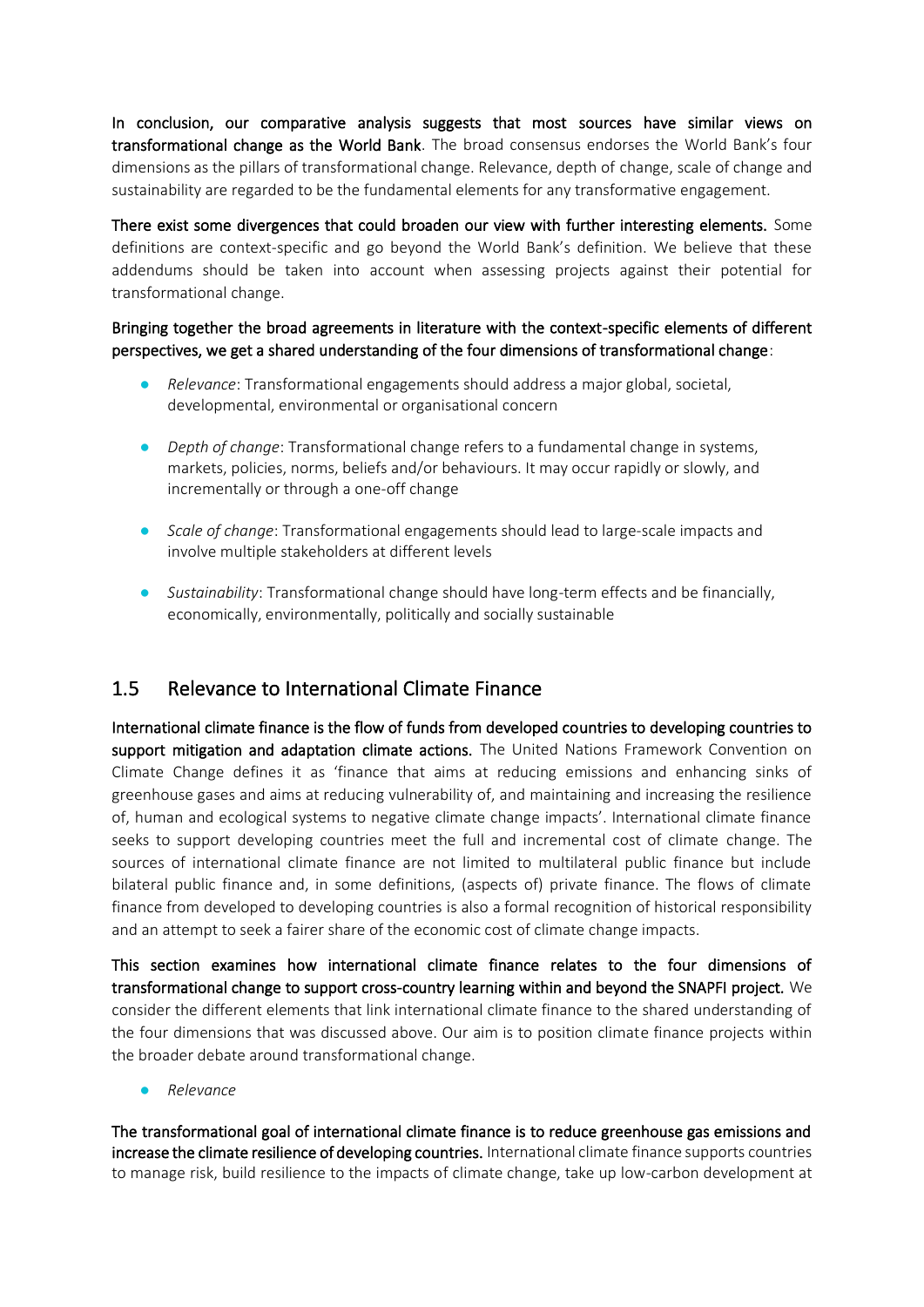scale and manage natural resources sustainably. In other words, by aiming to steer developing countries towards a low-carbon, climate-resilient future, international climate finance addresses environmental, developmental and global concerns. According to broad consensus in the literature, working towards mitigating these challenges constitutes a relevant transformational goal. International climate finance is, therefore, intrinsically relevant. Moreover, the relevance dimension is inherently intertwined with the sustainability dimension where climate finance projects are concerned.

● *Depth of change* 

According to the depth of changedimension, international climate finance is only transformational where it results in deep change within the area of intervention and beyond. The change can affect systems, market, policies, behaviours and/or norms. For example, technical assistance can help governments to 'climate-proof' their systems and policies. Regarding timescale and continuity, transformational change occurs rapidly, slowly, incrementally or as a one-off change. Robins et al suggest that government and company policies will be required to ensure a 'just transition' for workers and communities affected by rapid and disruptive change that existing markets and institutions cannot deal with adequately (Robins *et al.*, 2019). Failure to adequately consider the socioeconomic dimensions of transformational change has been reflected at the ballot box, where anti-climate politicians have caused a backlash by claiming to protect vulnerable workers and communities from change (Robins *et al.*, 2019).

● *Scale of change*

In order to be transformational, international climate finance should have a large-scale impact on various stakeholder groups and lead to chain effects. In order for international finance to have a sustained climate impact over a long period of time,<sup>10</sup> an alignment needs to exist between the objectives of the international climate finance donors and the requirements of the recipients; nonalignment fails to spur transformational change (Fridahl *et al.*, 2015). International climate finance should be participatory and nationally owned, otherwise transformational change 'risks being perceived as and becoming a pressure imposed on developing countries' (Winkler and Dubash, 2016). Moreover, projects may lead to chain or demonstration effects, for example if an innovative idea to support energy transition gets replicated in neighbouring countries. Similarly, positive externalities can lead to scale effects. They are an inherent consequence of many mitigation action as the general population benefits from, for example, pollution abatement and avoidance of natural disasters.

● *Sustainability*

International climate finance should be socially and politically sustainable in addition to being financially and economically sustainable, in order to support increased environmental sustainability. International climate finance projects are environmentally sustainable by design, but other levels of sustainability have to be considered, too. Regarding financial sustainability, the programmes should demonstrate the ability to transition from international public to domestic and/or international private financing. Where appropriate, sustainable financing may also involve the transition from grant financing to concessionalloan financing to PPP-structures and finally to pure private-sector financing. Furthermore, the investments should not interfere with long-term economic growth prospects to ensure economic sustainability. Winkler and Dubash (2016) propose that while solving an environmental concern, climate action may occasionally conflict with national development objectives and hence economic sustainability. Moreover, to be politically and socially sustainable, transformational change needs to stem from change at the individual level in terms of thinking, feeling and behaviour (Gass, 2010), and from 'a profound shift in worldview and awareness' (Anderson, 2015).

<sup>&</sup>lt;sup>10</sup> Per the Initiative for Climate Action Transparency (2018) definition of transformational change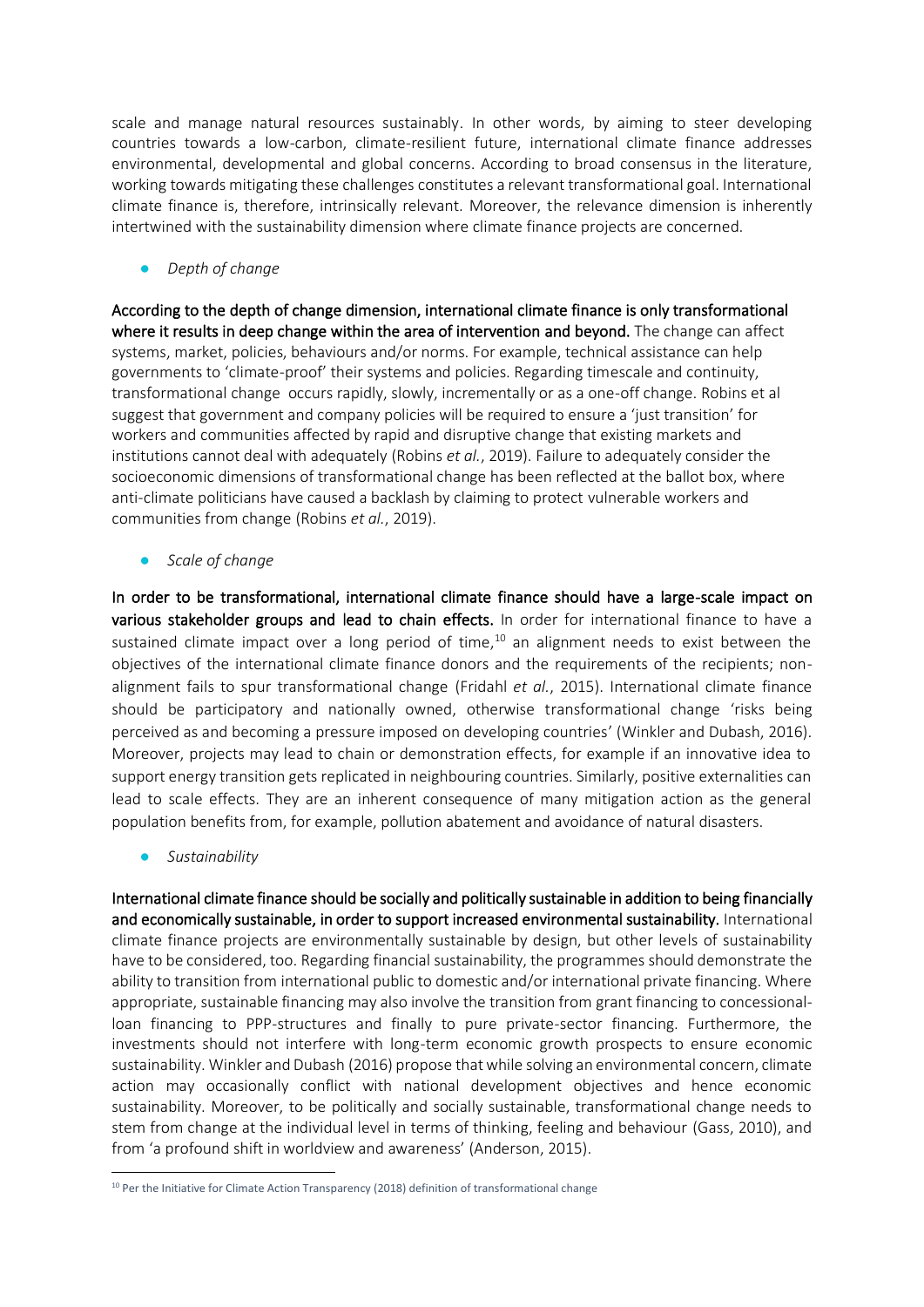# 1.6 Assessment Criteria

The aim of this section is to provide a guide to identifying climate finance projects that constitute transformational engagements. In doing so, we hope to support stakeholders in structuring climate finance projects from the outset in a way that paves the way for transformational change.

Whether international climate finance is transformational is not a binary observation but rather one that falls within a spectrum. Itad (ITAD, 2019), for example, assesses each of the four dimensions against *how strong* the signals of transformation are, not *if they exist*. They differentiate between the following signals:

- '*Advanced signals*: Strong evidence of signals of transformation related to the dimension
- Interim signals: Evidence of transformational change underway
- *Early signals*: Emerging evidence of transformational change
- *No evidence* of signals'

In our analysis, we will adopt a spectral framework for assessing case studies against transformational change. The higher a case study performs against each of the dimensions, the more strongly can we recommend for it to be classified as transformational. Our assessment framework will be subject to revision and refinement based on our findings in the case studies. The following section demonstrates this approach with two example case studies.

# 1.7 Examples

ITAD (2019) evaluate the extent to which the investments made through the Climate Investment Funds constituted transformational change. Two examples from their report illustrate how the definition of transformational change can be applied to international climate finance:

- Clean Technology Fund (CTF). CTP was initiated by CIF in 2008. It aims at transforming the energy sector by stimulating the deployment of low-carbon technologies through 16 programs in emerging economies. The pledged and approved funding amounts to a total of US\$10 billion.
- Forest Initiatives Programs (FIP). CIF has implemented 14 regional FIPs, with a total pledged and approved funding of US\$1.2 billion. These programs address the challenges of conservation, enhancement of forest carbon stocks, and sustainable forest management.

[Table 2](#page-13-0) summarises ITAD's assessment of the transformational change these programmes delivered.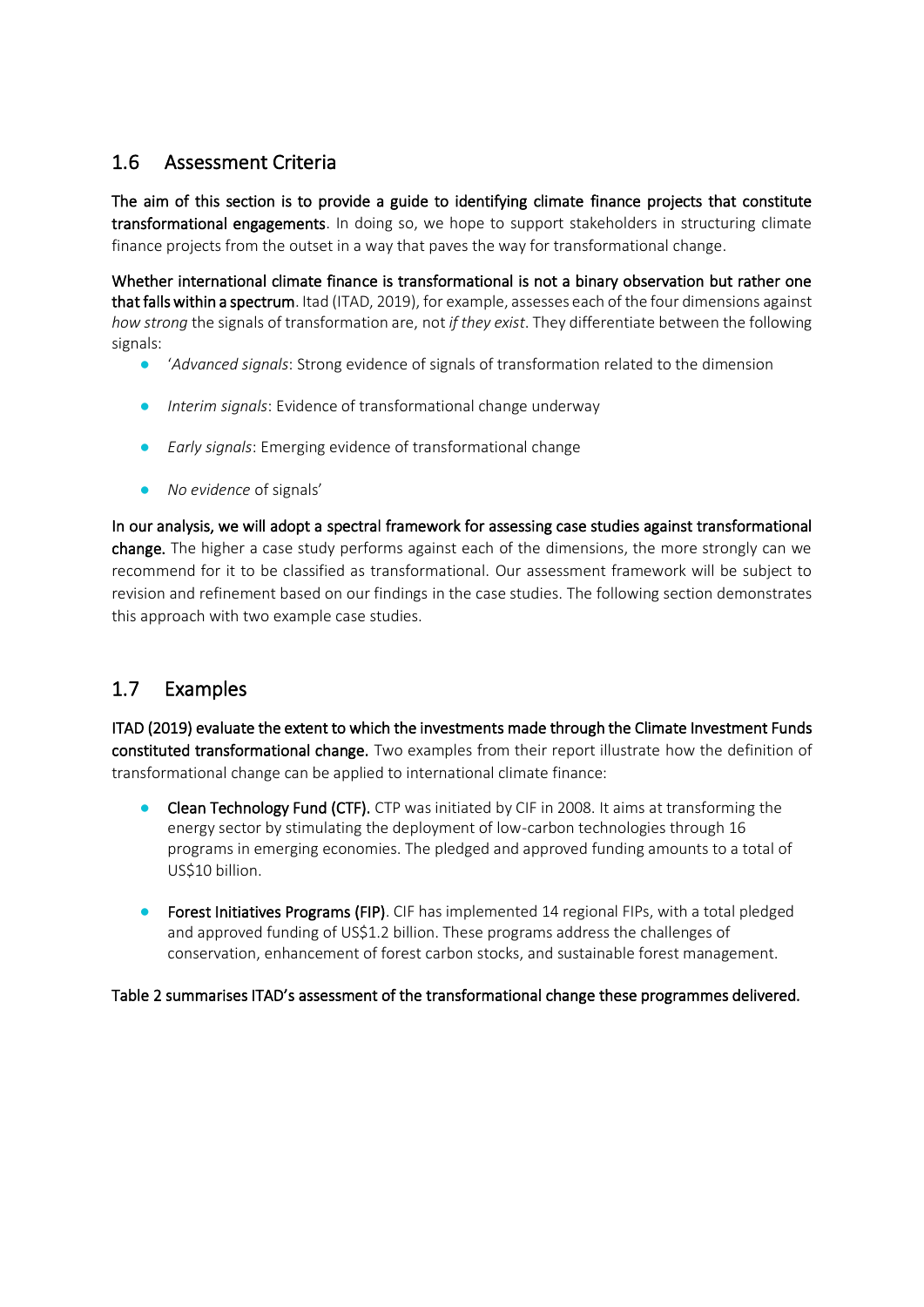|                                                                                                                                                                | <b>CTF</b>                                                                                                                                                                                                                                                                                                                                                                                             | <b>FIP</b>                                                                                                                                                                                                                                                                                                                                                                                                                                                                                                                                                                                                 |  |
|----------------------------------------------------------------------------------------------------------------------------------------------------------------|--------------------------------------------------------------------------------------------------------------------------------------------------------------------------------------------------------------------------------------------------------------------------------------------------------------------------------------------------------------------------------------------------------|------------------------------------------------------------------------------------------------------------------------------------------------------------------------------------------------------------------------------------------------------------------------------------------------------------------------------------------------------------------------------------------------------------------------------------------------------------------------------------------------------------------------------------------------------------------------------------------------------------|--|
| Relevance                                                                                                                                                      | CTF has successfully resulted in large scale<br>deployment of clean energy and other low<br>carbon technologies. It has addressed<br>financing costs and risk barriers for emerging,<br>sustainable technologies. The selection of<br>interventions was timely and well-targeted.                                                                                                                      | FIP involved in-depth analyses of the drivers<br>of forest degradation and deforestation as<br>comprehensive<br>well<br>stakeholder<br>as<br>engagement. This in turn contributed to the<br>transformational goal of forest preservation.                                                                                                                                                                                                                                                                                                                                                                  |  |
| Depth<br>of<br>change                                                                                                                                          | The CTF contributed to multiple first-mover<br>and early stage projects that unlocked private<br>investment.                                                                                                                                                                                                                                                                                           | FIP's approach of aligning incentives and<br>creating common understanding has helped<br>lay the foundations for systemic change. It has<br>strengthened<br>high-level<br>government<br>commitment<br>to forest<br>protection<br>and<br>resulted in policy reforms (both in the forestry<br>sector and in the integration of forestry into<br>broader climate<br>policy), new<br>financing<br>approaches and cross-departmental working.<br>However, disbursement remains at an early<br>stage. Furthermore, consensus-building and<br>bureaucratic processes has been slow in the<br>recipient countries. |  |
| <b>Scale</b><br>of i<br>change                                                                                                                                 | CTF projects resulted in broader investment<br>in renewable energy, increased installed<br>capacity and<br>financial<br>engagement<br>by<br>intermediaries.<br>contributed<br>Projects<br>in<br>indirect ways to transforming the wider<br>energy sector <sup>11</sup>                                                                                                                                 | The scale of change resulting from FIP is<br>limited relative to unsustainable forest<br>practices,<br>particularly<br>considering<br>the<br>continued absence of large-scale financing<br>and prevailing perverse incentives. However,<br>there may be opportunities for replication as<br>the FIP has demonstrated new incentive<br>models. Private-sector led pilot projects offer<br>the best signals of scaling, with expansion in<br>the scale of finance and the area under<br>sustainable management.                                                                                              |  |
| Sustainability                                                                                                                                                 | <b>CTF</b><br>projects<br>only<br>supported<br>the<br>not<br>deployment of low-carbon technologies but<br>has also led to<br>cost-competitive new<br>industries that are financially as well as<br>economically sustainable. This is evidenced<br>by falling technology deployment costs, a<br>shift to non-concessional and balance-sheet<br>finance<br>and<br>strengthened<br>policy<br>commitments. | While FIP has demonstrated the potential<br>viability of new business models and has<br>begun the work of aligning stakeholder<br>interests<br>and<br>understanding<br>around a<br>common vision, it is hard to determine the<br>long-term impact. Forest programs can very<br>attract enough private-sector<br>seldomly<br>funding to achieve a self-reinforcing financing<br>mechanism.                                                                                                                                                                                                                  |  |
| Advanced signals: Strong evidence of signals of<br>transformation related to the dimension<br>Interim signals: Evidence of transformational change<br>underway |                                                                                                                                                                                                                                                                                                                                                                                                        | Early signals: Emerging evidence of<br>transformational change<br>evidence<br>of transformational<br>No<br>change                                                                                                                                                                                                                                                                                                                                                                                                                                                                                          |  |

#### <span id="page-13-0"></span>Table 2 Assessment of transformational change in two CIF funds

Source: Vivid Economics, based on ITAD (2019)

 $11$  Although the original authors list this under 'scaling', the system wide impacts could arguably fall under systemic change category.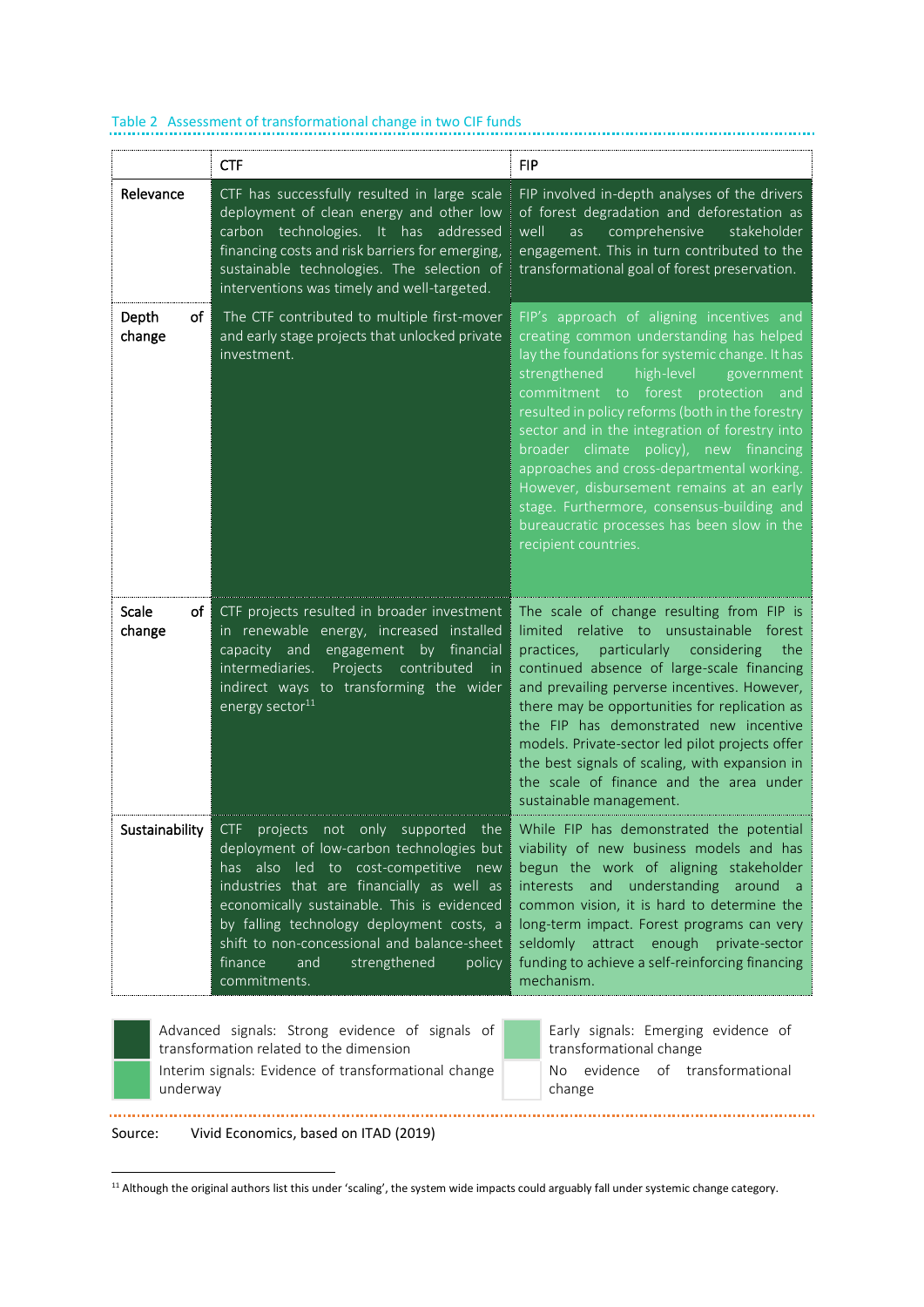# <span id="page-14-0"></span>2 References

Alsher, P. (2018) *Overcoming the Challenges of Transformational Change*, *Implementation Management Associates's Implementing Organizational Changes at Speed Blog*.

Anderson, L. A. (2015) 'Practicing Organization Development':, in Rothwell, W. J., Stavros, J., and Sullivan, R. L. (eds) *Practicing Organization Development: Leading Transformation and Change*. Fourth. Hoboken, New Jersey: John Wiley & Sons, Inc, pp. 60–77. doi: 10.1002/9781119176626.

Angelsen, A. *et al.* (2012) 'Analysing REDD + Challenges and choices', *Center for International Forestry Research*.

Van Den Bergh, J. C. J. M., Truffer, B. and Kallis, G. (2011) 'Environmental innovation and societal transitions: Introduction and overview', *Environmental Innovation and Societal Transitions*. Elsevier B.V., 1(1), pp. 1–23. doi: 10.1016/j.eist.2011.04.010.

Boodoo, Z., Mersmann, F. and Olsen, K. H. (2018) 'The implications of how climate funds conceptualize transformational change in developing countries', *Climate and Development*. Taylor & Francis, 10(8), pp. 673–686. doi: 10.1080/17565529.2018.1442788.

CARE India (2017) *Gender Transformative Change - Flagship Approach*. Noida.

Climate Change Compass (2018) 'Extent to which ICF intervention is likely to lead to Transformational Change', (November), pp. 1–21.

Climate Investment Funds (2019) *Transformational Change in the Climate Investment Funds*.

Fridahl, M. *et al.* (2015) 'A Comparison of Design and Support Priorities of Nationally Appropriate Mitigation Actions', *Journal of Environment and Development*, 24(2), pp. 237–264. doi: http://dx.doi.org/10.1177/1070496515579124 Copyright:

Fridahl, M. and Johansson, L. (2017) 'An assessment of the potential for spurring transformational change through Nationally Appropriate Mitigation Actions (NAMAs)', *Environmental Innovation and Societal Transitions*. Elsevier B.V., 25, pp. 35–46. doi: 10.1016/j.eist.2016.11.003.

Gass, R. (2010) 'What is Transformational Change?', in Williams, A. K. (ed.) *Framing deep change essays on transformative social change*. Berkeley, California: Center for Transformative Change (CXC), pp. 12–14.

Global Environment Facility (2017) 'Review of GEF Support for Transformational Change'.

Green Climate Fund (2018) 'Transformational Change : The Challenge of a Brave New World', (1).

Halpern, D. and Mason, D. (2015) 'Radical Incrementalism', *Evaluation*, 21(2), pp. 143–149. doi: 10.1177/1356389015578895.

Initiative for Climate Action Transparency (2018) *Transformational Change Guidance*.

Itad (2019) *Evaluation of Transformational Change in the Climate Investment Funds*.

Kezar, A. (2013) 'Understanding sensemaking/sensegiving in transformational change processes from the bottom up', in *Higher Education*, pp. 761–780. doi: 10.1007/sl0734-012-9575-7.

Majid, A. *et al.* (2011) 'Learning Dynamics in Transformational Change : A Study of Workforce Behavior in the Developing Economies', *Broad Research in Accounting, Negotiation, and Distribution*, 2(2), pp. 8–15.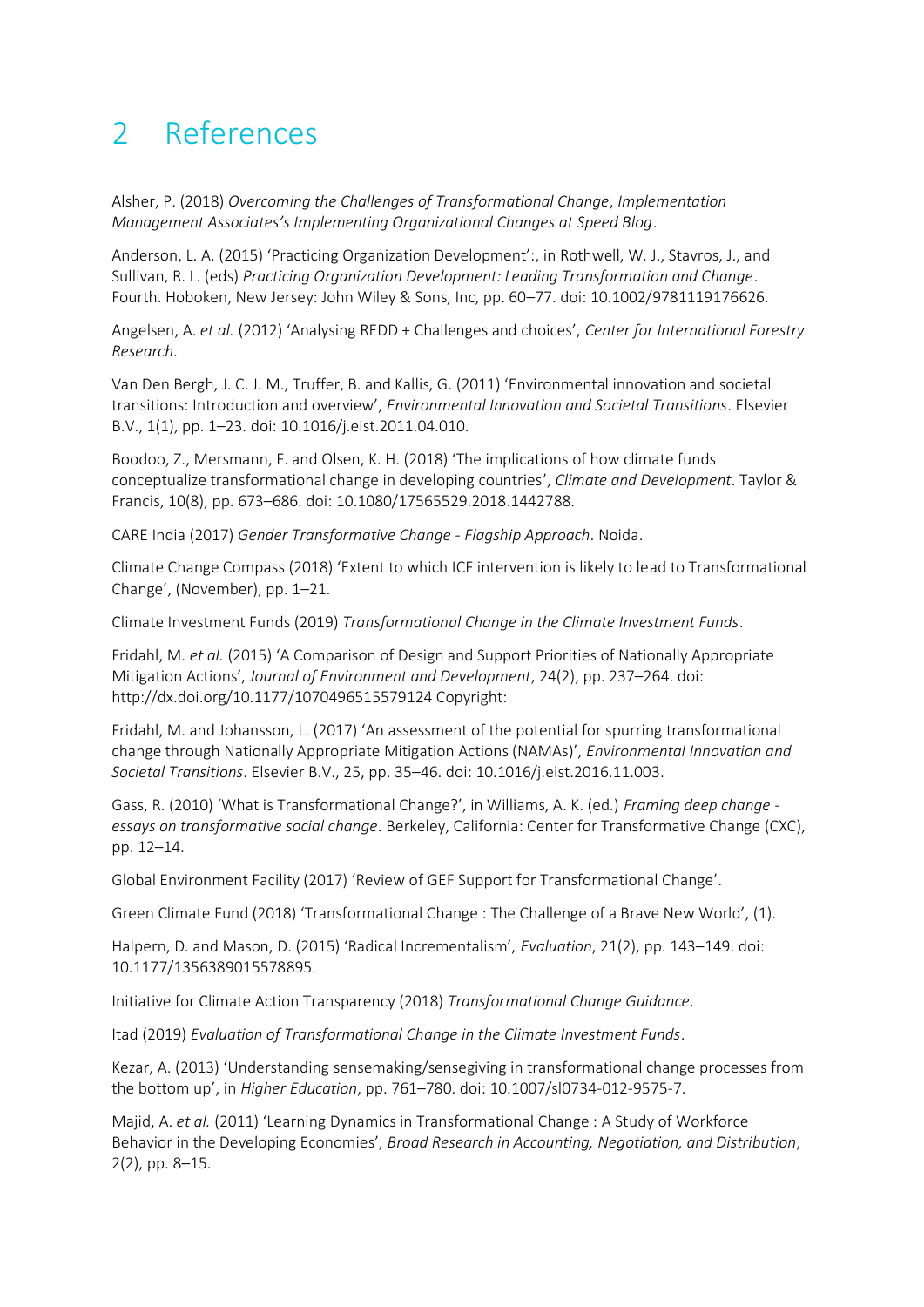Mersmann, F. and Wehnert, T. (2014) 'Shifting Paradigms: Unpacking Transformation for Climate Action- A Guidebook for Climate Finance & Development Practitioners', *A Guidebook for Climate Finance & Development Practitioners*, 7(2), pp. 3–38. doi: 10.1300/J150v07n02\_02.

NAMA Facility (2019) *Transformational Change*.

Niazi, H. (2019) 'Change we can believe in', *The Express Tribune*, January.

Robins, N. *et al.* (2019) *Why a just transition is crucial for effective climate action*. London.

Robinson, J. (2004) 'Squaring the circle? Some thoughts on the idea of sustainable development', *Ecological Economics*, 48(4), pp. 369–384. doi: 10.1016/j.ecolecon.2003.10.017.

Saxer, M. (2017) *Practical Guide to Transformative Change Making*. New Delhi.

Uitto, J. I. *et al.* (2019) 'Evaluating transformational change — Lessons from international environmental funds', in Berg, R. D. van den, Magro, C., and Mulder, S. S. (eds) *Evaluation for transformational change - Opportunities and challenges for the Sustainable Development Goals*. Exeter: International Development Evaluation Association (IDEAS), p. 105.

Unilever Pakistan (2016) *Unlocking transformational change through partnerships*, *Unilever Pakistan website*.

United Nations (2015) 'Paris Agreement', *United Nations Climate Change*. Paris: United Nations Climate Change.

WebFinance Inc. (2020) 'Transformational change', *Business Dictionary*. WebFinance Inc.

Wharton, R. and Evans, A. (2018) *Systems change: what it is and how to do it*, *London Funders Blog*.

Winkler, H. and Dubash, N. K. (2016) 'Who determines transformational change in development and climate finance?', *Climate Policy*. Taylor & Francis, 16(6), pp. 783–791. doi: 10.1080/14693062.2015.1033674.

World Bank (2016) *Transformational Change for Poverty Reduction and Shared Prosperity*. Washington, D.C.

Yolles, M. (2004) 'Editorial', *Journal of Organisational Transformation & Social Change*, 1(1), pp. 5–10. doi: 10.1386/jots.1.1.5/0.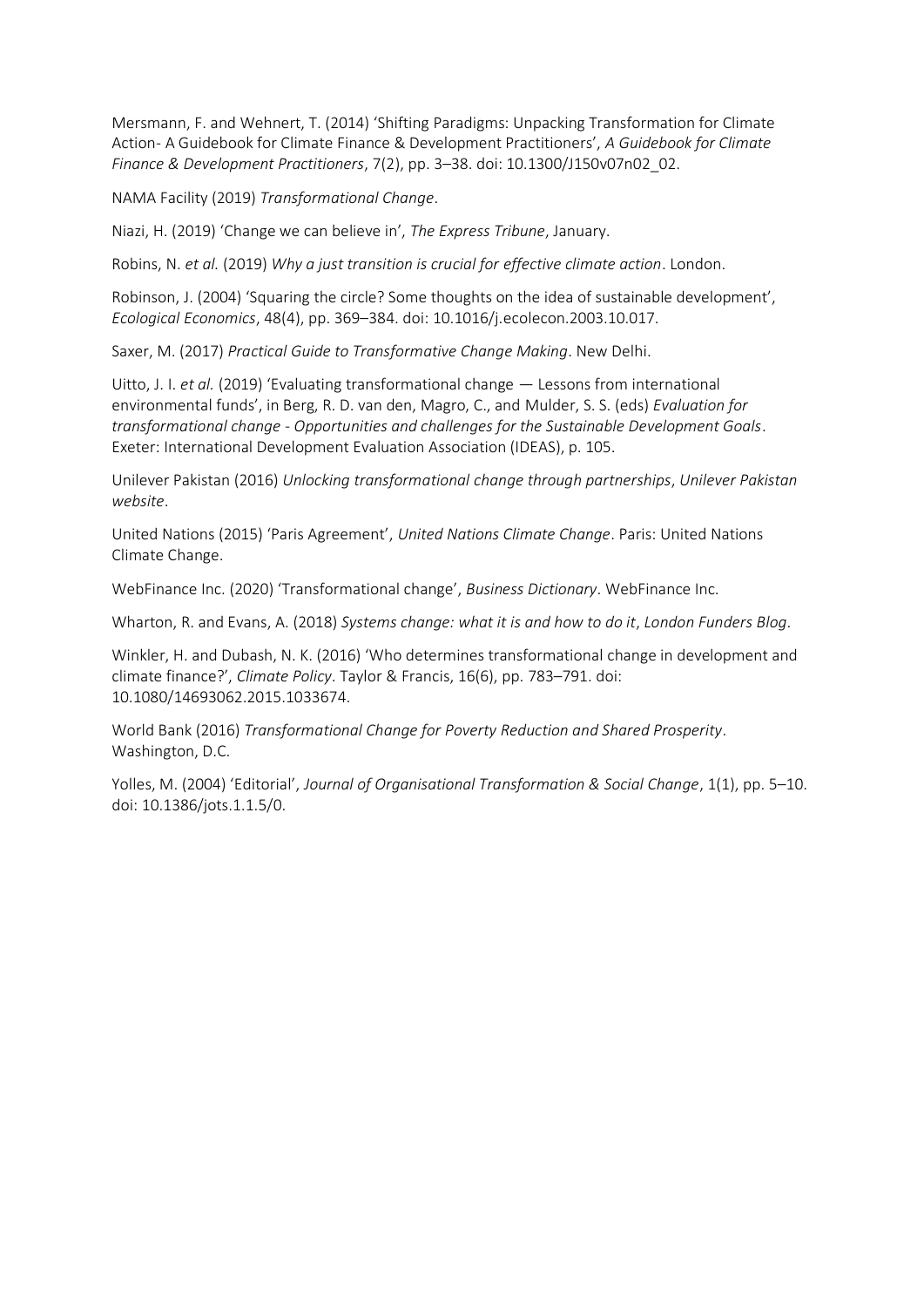# <span id="page-16-0"></span>3 Annex: Full Definitions of Transformational Change

#### Development definitions

World Bank, 2016: 'Individual or series of interventions or series of interventions that support deep, systemic, and sustainable change with the potential for large-scale impact in an area of a major development challenge. Such engagements help clients remove critical constraints to development, cause or support fundamental change in a system, have large-scale impact at the national or global level, and are economically, financially and environmentally sustainable.' (p. xi)

Feinstein, 2019: 'In the context of the (long) march towards the SDGs, transformational change of society could amount to a significant advance in the achievement of one or more SDGs. Alternatively, it could involve a significant change in the direction in which society is organized for a better achievement of the SDGs (Feinstein, 2019, p. 18).'

Fridahl and Johansson, 2017: 'Transformational change thus signifies a measure of scale, i.e. the largescale and radical change of shifting from an old to a new development path.' (p. 37) (Fridahl and Johansson, 2017)

Uitto et al, 2019: 'deep, systemic, and sustainable changes with large-scale impacts in a significant area of concern'.

#### Environmental definitions

Angelsen et al. (Center for International Forestry Research), 2012: 'In the context of REDD+, we define transformational change as a shift in discourse, attitudes, power relations, and deliberate policy and protest action that leads policy formulation and implementation away from business as usual policy approaches that directly or indirectly support deforestation and forest degradation.' (p. 16-17)

Climate Change Compass, 2018: 'Transformational Change is 'change which catalyses further changes', enabling either, a shift from one state to another (e.g. from conventional to lower carbon or more climate-resilient patterns of development), or faster change (e.g. speeding up progress on cutting the rate of deforestation). […] Where interventions (such as national, sectoral or regional programmes) have sufficient reach to achieve progressive institutional and policy reform, or drive down the costs of technology deployment; […] Where activities are likely to be sustained once ICF support ends.' (p. 5)

Global Environment Facility, 2017: 'For the purpose of this study, transformational interventions are defined as engagements that help achieve deep, systemic, and sustainable change with large-scale impact in an area of global environmental concern.' (p. 11)

Initiative for Climate Action Transparency, 2018: 'Transformational change is a change of systems, not just singular developments, and involves multiple actors at multiple levels. Transformational change constitutes deep, fundamental change that disrupts the status quo, and sustains that change over a long period of time. Transformational change by itself has no normative connotation; values are added by defining a transformation goal.' (p. 2)

Mersmann and Wehnert, 2014: 'A structural change that alters the interplay of institutional, cultural, technological, economic and ecological dimensions of a given system. It will unlock new development paths, including social practices and worldviews.' (p. 10) (Mersmann and Wehnert, 2014)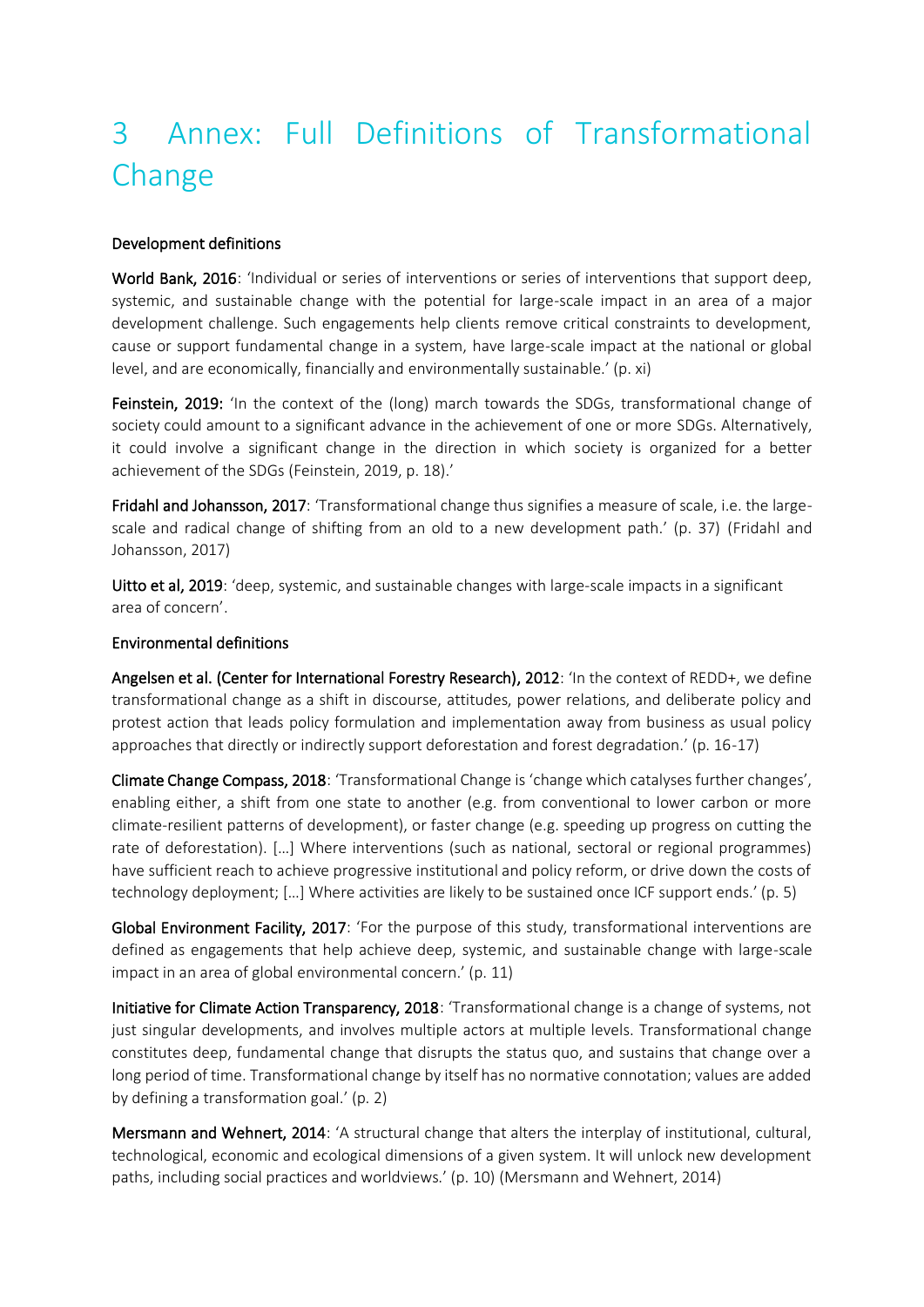NAMA Facility, 2019: 'Transformational change is a catalytic change in systems and behaviours resulting from disruptive climate actions that enable actors to shift to carbon-neutral pathways. [...] Transformational change goes beyond individual projects or interventions and requires built-in incremental learning processes that allow fearless learning and mechanisms that trigger a selfreinforcing dynamic and prevent reversion.'

Transformational Change Learning Partnership, 2019: 'The TCLP [Transformational Change Learning Partnership] defines transformational change in climate action as strategic changes in targeted markets and other systems, with large-scale, sustainable impacts that shift and/or accelerate the trajectory toward low-carbon and climate-resilient development.' (Climate Investment Funds, 2019; ITAD, 2019)

#### Developing nation citizen definitions

Niazi (Niazi, 2019): 'Twenty-eighteen was a year in which the rhetoric of transformational change gripped Pakistan. Imran Khan's vision of Naya Pakistan is built around the idea of obliterating the old order to inaugurate a new and exciting era of rapid change. A Pakistan where income inequality isn't quite so stark, the rule of law is applicable to all and justice isn't a privilege of the rich [...] Historically, transformational change has never been good for Pakistan […] Pakistan needs to discover the virtue of slow, boring, incremental change (Niazi, 2019).'

#### Social justice definition

Gass (Center for Transformational Change), 2010: 'It is useful to think of transformational change as profound, fundamental and irreversible [...] Transformational change is a systems approach, deriving its power by attending equally to hearts and minds, human behavior, and the social systems and structures in which they exist. It therefore tends to be multi-disciplinary, integrating a range of approaches and methodologies. By dealing holistically with all elements of human systems, transformational change aims to be irreversible and enduring. [...] Transformational change happens at all levels[: with individuals, organisations, networks and society] (Gass, 2010).'

Saxer (Friedrich Ebert Stiftung in India), 2017: 'Transformative Change Making (TCM) is a method to create maximum societal buy-in for disruptive reforms. To achieve the ultimate objective of shifting the development path, the aim is to build a broad societal transformative alliance. By using a set of techniques to visualise the political playing field, TCM facilitates strategic debates over the best entry points, incentive structures and narratives to bring about change (Saxer, 2017).'

#### Gender transformative change definition

CARE India (2017): Within the gender context, transformative change 'seeks to transform gender roles, alter structures that maintain inequality and promotes gender equitable relationships between men and women. […] Gender transformative change requires time and persistent dedication [… and] engaging all stakeholders and key influencers […] on the issue of gender related norms […] Gender transformative change would imply changes in the lives of individuals, family relationships and community, leading to transformation in social norms which are repressive or discriminatory' (CARE India, 2017).

#### Corporate Social Responsibility

Unilever Pakistan 2020: 'Social purpose is at the heart of our business model, and we can both grow our business and drive the type of transformational change needed for a brighter future. However, achieving systemic and scalable change requires us to work in partnership with others who share our vision for a better world. Working with NGOs, UN agencies, civil society, and businesses, we believe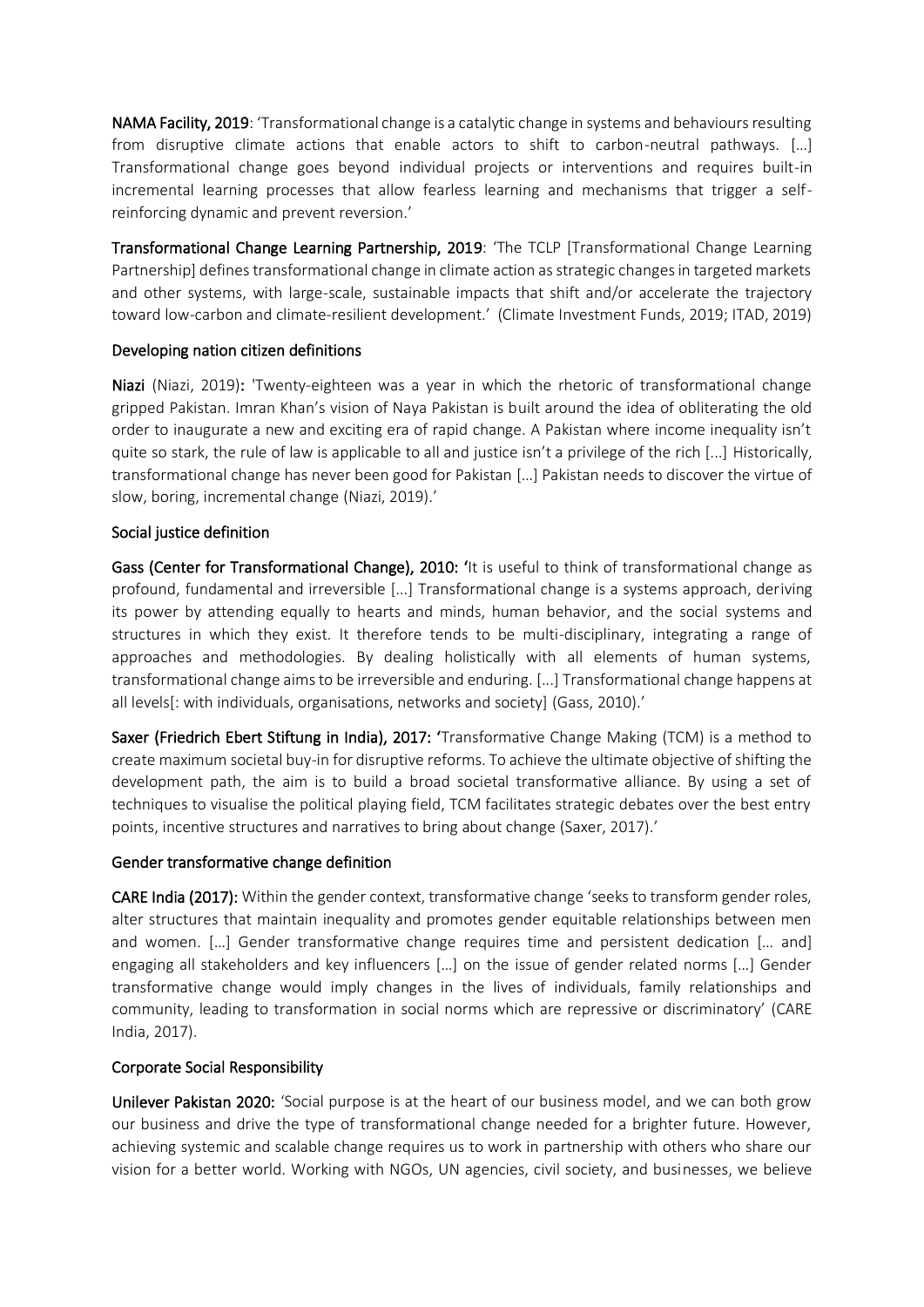that we can achieve Unilever's ambition to help more than 1 billion people take action to improve their health and well-being by 2020' (Unilever Pakistan, 2016).

#### Organisational management definitions

Alsher, 2018: '[Transformational change](https://www.imaworldwide.com/resources-transformational-change) is defined as second order, frame-breaking change that completely alters your current operating structure. These changes will have massive change to processes, people, and typically technology. Once you take these leaps, you can't change your mind and go back to the old ways. And transformation can't be done incrementally.'

Anderson, 2015: The transformational process is triggered by a profound shift in worldview [...] It begins with the overt recognition that the status quo must fundamentally change. The first challenge [...] is that the future state is largely uncertain at the beginning [...] Beyond managing the uncertainty, it requires a shift in people's awareness [...] You can determine whether your change effort is transformational by answering three questions:

1. Does the change require your organization's strategy, structure, systems, operations, products, services, or technology to change radically to meet the needs of customers and the marketplace?

2. Does your organization need to begin its change process before the destination is fully known and defined?

3. Is the scope of the change so significant that it requires the organization's culture and people's behaviors and mindsets to shift fundamentally in order to implement the changes successfully and sustain the benefits of the new state? (Anderson, 2015)

Majid, Yasir, Khan, Tabbassum (2011): 'Transformational change introduces new and radically different forms of organization's mission, culture and leadership. It includes both radical and incremental changes. Transformation of the organization is a continuous process. It focuses on continuous improvement by restructuring, strategic goal setting, effective leadership and continuous improvement in the human side of the organization' (Majid *et al.*, 2011).

WebFinanceInc, 2020 (also provided by BusinessDictionary.com): 'A shift in the business culture of an organization resulting from a change in the underlying strategy and processes that the organization has used in the past. A transformational change is designed to be organization-wide and is enacted over a period of time.'

Yolles, 2004: Change [...] can also be transformational, involving a paradigm shift for the organisation a very special type of change with high stakes. (Yolles, 2004)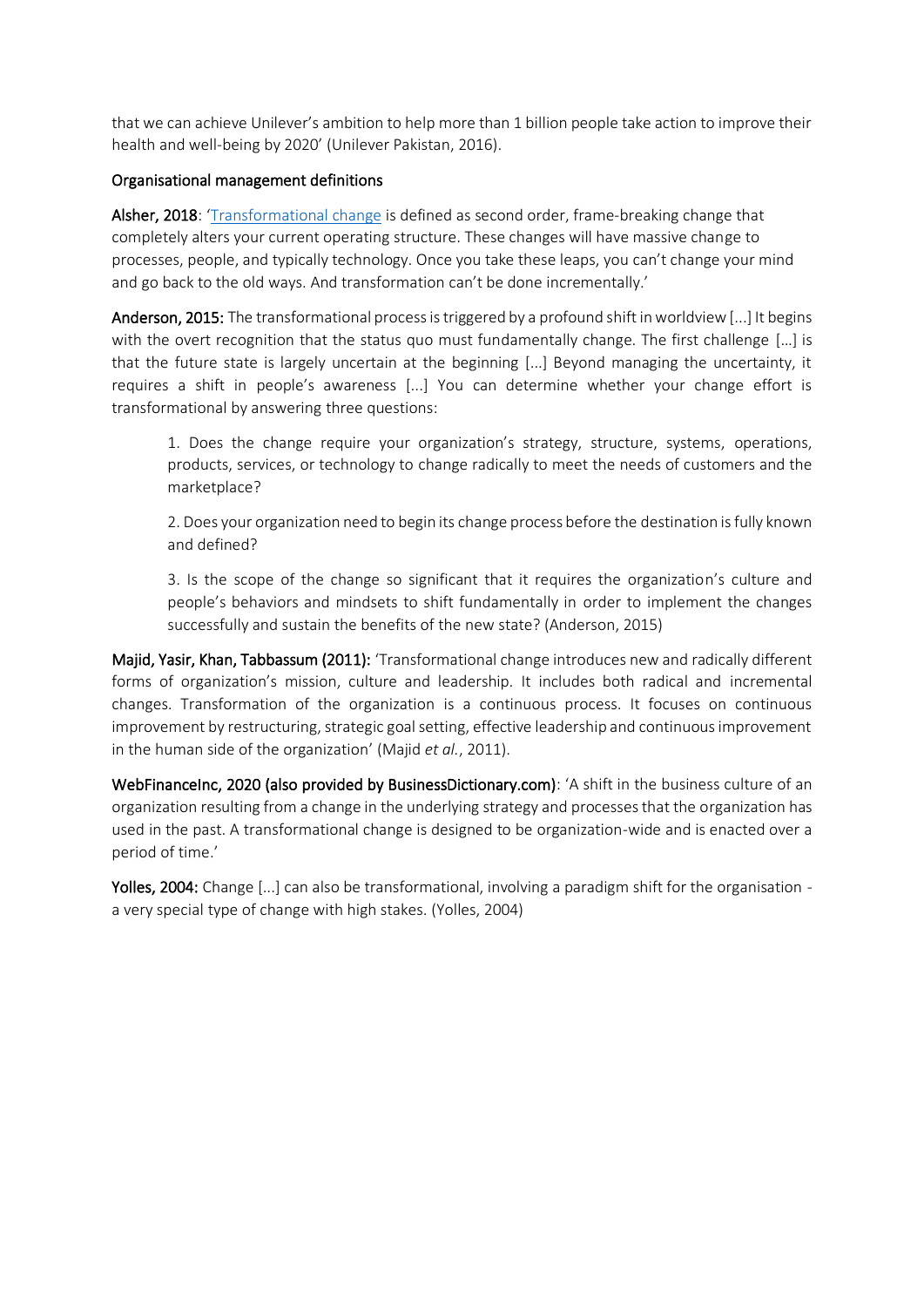| <b>Attribute of</b><br><b>T-change</b>                    | CIF trans-<br>formational<br>change<br>studies | Wb trans-<br>formational<br>engagement | <b>GEF LDCF/</b><br><b>SCCF</b> | <b>UKCIP</b>             | <b>IFAD</b> |
|-----------------------------------------------------------|------------------------------------------------|----------------------------------------|---------------------------------|--------------------------|-------------|
| Measured<br>T-change?                                     | <b>No</b>                                      | Maybe                                  | <b>No</b>                       | <b>No</b>                | Yes         |
| Specific/consistent<br><b>indicators</b>                  | <b>No</b>                                      | <b>No</b>                              | No                              | <b>No</b>                | Yes         |
| <b>Demonstration</b><br>project logic (toc)/<br>catalytic | <b>Yes</b>                                     | <b>No</b>                              | Yes                             | Yes                      | <b>No</b>   |
| Removing barriers/<br>lower costs                         | Yes                                            | <b>No</b>                              | Yes                             | 2                        | <b>No</b>   |
| <b>Scale effects</b><br>(spatial)                         | <b>Yes</b>                                     | Yes                                    | Yes                             | $\overline{\mathcal{L}}$ | Yes         |
| <b>Research and</b><br>learning                           | <b>Yes</b>                                     | <b>No</b>                              | Yes                             | 2                        | <b>No</b>   |
| Systems and across<br>sectors                             | <b>Yes</b>                                     | Yes                                    | <b>Yes</b>                      | Yes                      | Yes         |
| Long-term change                                          | Yes                                            | Yes                                    | Yes                             | Yes                      | Yes         |
| <b>Behaviour change</b>                                   | <b>Yes</b>                                     | Yes                                    | <b>No</b>                       | <b>No</b>                | Yes         |
| <b>Capacity building</b>                                  | <b>No</b>                                      | <b>No</b>                              | Yes                             | <b>No</b>                | <b>No</b>   |

## Table A1. A review of experience in identifying "transformational change" across evaluations

SOURCE: PURI 2018